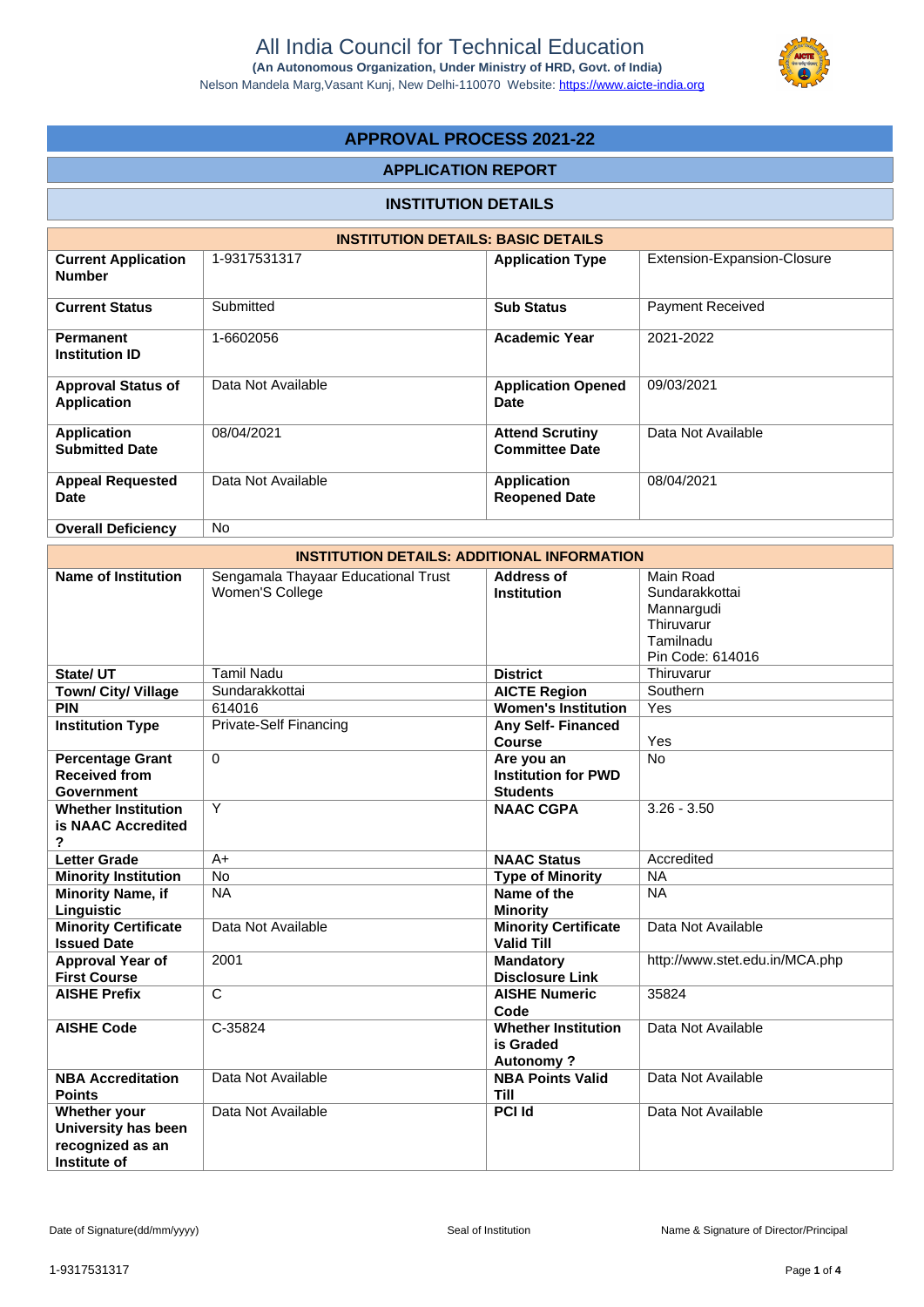| <b>Eminence by</b><br>MHRD? |                                |  |
|-----------------------------|--------------------------------|--|
| <b>COA Id</b>               | <br>Available<br>Data<br>. Not |  |

| <b>HOI &amp; Faculty Members</b>                                                                                              |                                    |                                                   |                                        |  |  |  |  |  |  |
|-------------------------------------------------------------------------------------------------------------------------------|------------------------------------|---------------------------------------------------|----------------------------------------|--|--|--|--|--|--|
| <b>PRINCIPAL / DIRECTOR</b>                                                                                                   |                                    |                                                   |                                        |  |  |  |  |  |  |
| <b>PERSONAL DETAILS</b>                                                                                                       |                                    |                                                   |                                        |  |  |  |  |  |  |
| <b>Surname/Family name</b>                                                                                                    | Mid The Vijayarghavan              | Srinath<br><b>First Name</b>                      |                                        |  |  |  |  |  |  |
| <b>Father's Name</b>                                                                                                          | Vijayaraghavan                     | <b>Mother's Name</b>                              | Shyamala                               |  |  |  |  |  |  |
| Date of Birth                                                                                                                 | 10/10/1972                         | <b>Mobile Number</b>                              | 9443238900                             |  |  |  |  |  |  |
| STD code                                                                                                                      | 4367                               | <b>Land Phone Number</b>                          | 255423                                 |  |  |  |  |  |  |
| <b>Email</b>                                                                                                                  | drsrinathcst@gmail.com             | <b>PAN</b>                                        | BLFPS9390N                             |  |  |  |  |  |  |
| <b>EDUCATIONAL DETAILS</b>                                                                                                    |                                    |                                                   |                                        |  |  |  |  |  |  |
| <b>Doctorate Degree</b>                                                                                                       | Yes                                | <b>Master's Degree</b>                            | <b>MCA</b>                             |  |  |  |  |  |  |
| <b>Bachelor's Degree</b>                                                                                                      | <b>B.SC</b>                        | <b>Other Qualifications</b>                       | <b>NA</b>                              |  |  |  |  |  |  |
| <b>International Certification (If</b><br>Any)                                                                                | <b>NA</b>                          | <b>Field of Specialization</b>                    | WEB ENGINEERING, E-<br><b>LEARNING</b> |  |  |  |  |  |  |
| <b>DETAILS RELATED TO PROFFESSION</b>                                                                                         |                                    |                                                   |                                        |  |  |  |  |  |  |
| Date of joining the Institution                                                                                               | 02/01/2010                         | <b>Appointment Type</b>                           | Regular                                |  |  |  |  |  |  |
| <b>Exact Designation</b>                                                                                                      | Director                           |                                                   |                                        |  |  |  |  |  |  |
|                                                                                                                               | <b>WORK EXPERIENCE DETAILS</b>     |                                                   |                                        |  |  |  |  |  |  |
| <b>Teaching Experience (Years)</b>                                                                                            | 13                                 | <b>Research Experience (Years)</b>                | 18                                     |  |  |  |  |  |  |
| <b>Industry Experience (Years)</b>                                                                                            | 4                                  |                                                   |                                        |  |  |  |  |  |  |
|                                                                                                                               | <b>OTHER DETAILS</b>               |                                                   |                                        |  |  |  |  |  |  |
| <b>Research Projects Guided - UG</b>                                                                                          |                                    | <b>Research Projects Guided -</b><br>PG           |                                        |  |  |  |  |  |  |
| <b>Research Projects Guided -</b><br>PhD                                                                                      | 9                                  | <b>Number of Books Published</b>                  | 3                                      |  |  |  |  |  |  |
| <b>Papers Published - National</b>                                                                                            | 30                                 | <b>Papers Published -</b><br><b>International</b> | 64                                     |  |  |  |  |  |  |
|                                                                                                                               | <b>FACULTY NORMS AND PAY SCALE</b> |                                                   |                                        |  |  |  |  |  |  |
| Are all Approved teaching Faculty Members being paid as per present AICTE pay scale?                                          |                                    |                                                   | Yes                                    |  |  |  |  |  |  |
| $\mathbf{H}$ and $\mathbf{H}$ and $\mathbf{H}$ and $\mathbf{H}$ and $\mathbf{H}$ are assumed to $\mathbf{H}$ and $\mathbf{H}$ | $\lambda$ .                        |                                                   |                                        |  |  |  |  |  |  |

**Are all the teaching Faculty Members, as per AICTE/UGC Norms?** The all the teaching Faculty Members and data uploaded on the institution's web portal. The Ves List of Faculty Members and data uploaded on the institution's web portal.

|                          |                                                                   |           |                                        |                 |       |               |           |                           | <b>FACULTY MEMBERS LIST</b><br>Details available as on AICTE Web Portal |                     |           |                     |                                         |                         |                |                    |                                                                         |                |
|--------------------------|-------------------------------------------------------------------|-----------|----------------------------------------|-----------------|-------|---------------|-----------|---------------------------|-------------------------------------------------------------------------|---------------------|-----------|---------------------|-----------------------------------------|-------------------------|----------------|--------------------|-------------------------------------------------------------------------|----------------|
| ş<br>ຮັ                  | ≘<br>Faculty                                                      | Programme | Course                                 | Type<br>Faculty | FT/PT | Name<br>First | Surname   | Designation<br>Exact      | Joining the<br>Institution<br>Date of                                   | Type<br>Appointment | Doctorate | Degree<br>Master's  | ω<br>Degree<br><u>ي</u><br>achelor<br>≃ | Qualifications<br>Other | Card<br>Aadhar | Card<br><b>PAN</b> | Year<br>tor<br>Salary<br>Financial<br><b>Total Gross</b><br>Last<br>eq. | Scale<br>Pay   |
| $\overline{\phantom{0}}$ | $\sim$<br>$\overline{\mathbf{z}}$<br>$-2303917$<br>$\overline{ }$ | MCA       | MASTERS IN<br>COMPUTER<br>APPLICATIONS | ပို             | 됴     | ٠             | SANGEETHA | SSOR<br>PROFE<br>SST<br>⋖ | 4<br>19/06/201                                                          | Regular             | ş         | ⋖,<br>$\frac{C}{N}$ | B.SC                                    | M.PHIL                  | 452600446094   | GAHPS6098P         | 259200                                                                  | Vith Pay Scale |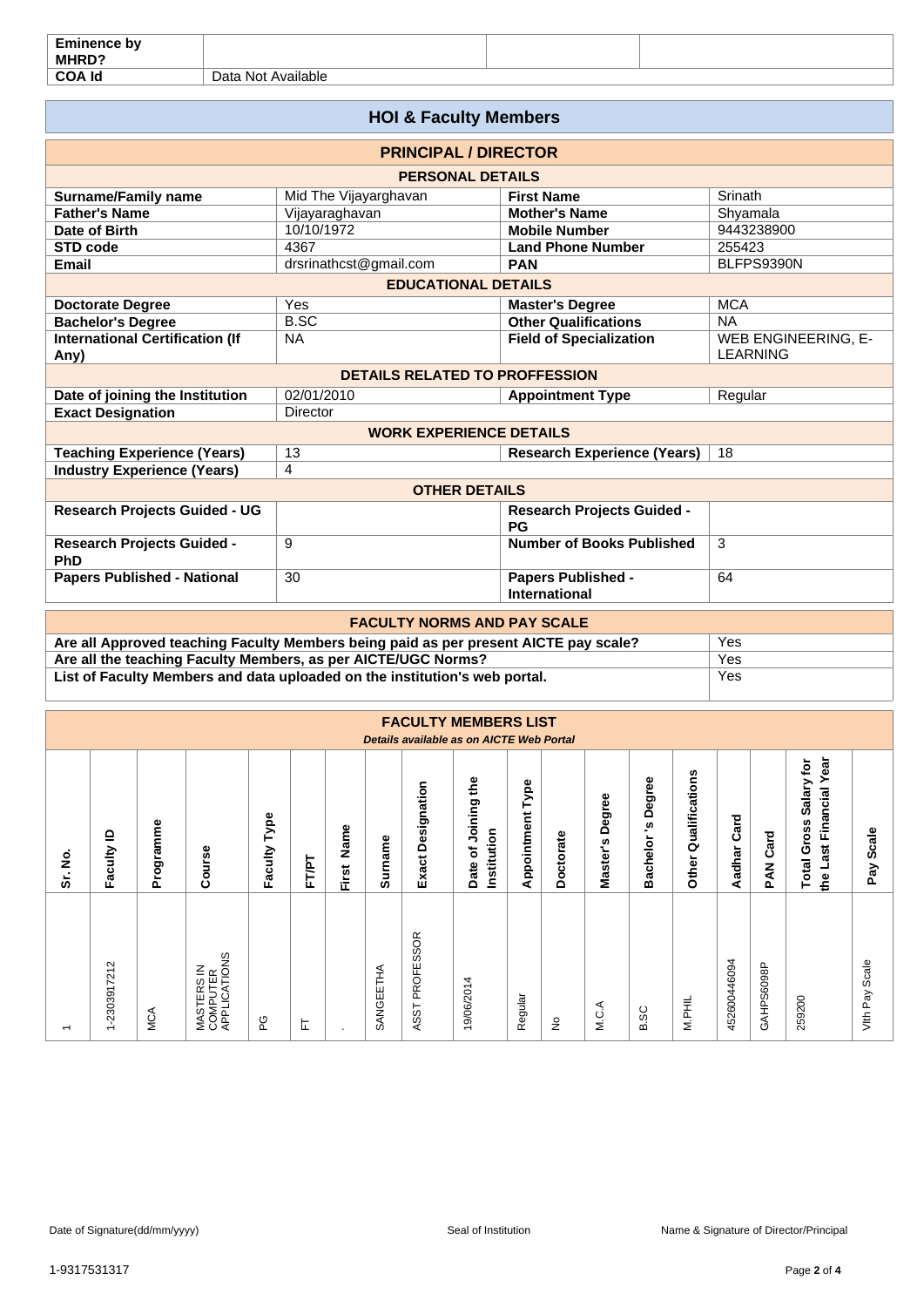| $\sim$           | 1-3290446916                                                  | MCA        | MASTERS IN<br>COMPUTER<br>APPLICATIONS |     | 匸 | SAMBAMURTHY   | <b>JAYAKODI</b>            | ASST PROFESSOR         | 15/06/2016     | Regular          | ş                 | M.C.A., | <b>TIGS</b> | M.TECH., | 306457734322      | APFPJ9700G | $\circ$ | Vith Pay Scale            |  |  |  |  |  |  |  |  |  |
|------------------|---------------------------------------------------------------|------------|----------------------------------------|-----|---|---------------|----------------------------|------------------------|----------------|------------------|-------------------|---------|-------------|----------|-------------------|------------|---------|---------------------------|--|--|--|--|--|--|--|--|--|
| S                | 1-408997544                                                   | <b>MCA</b> | MASTERS IN<br>COMPUTER<br>APPLICATIONS | ပ္စ | 匸 | <b>MIDTHE</b> | <b>SRINATH</b>             | PRINCIPAL/DIRECTOR     | 02/01/2010     | Regular/Approved | Yes               | M.C.A., | B.SC.,      |          | 484073014167      | BLFPS9390N | 585864  | Vith Pay Scale            |  |  |  |  |  |  |  |  |  |
| 4                | 1-410942663                                                   | <b>MCA</b> | MASTERS IN<br>COMPUTER<br>APPLICATIONS | ဥ   | 匸 | KASINATHAN    | VINAYAKAN                  | ASST PROFESSOR         | 18/06/2009     | Regular/Approved | Yes               | M.C.A   | <b>B.SC</b> |          | 532951548650      | ANQPV4337C | $\circ$ | Vith Pay Scale            |  |  |  |  |  |  |  |  |  |
| Б                | 1-413158724                                                   | MCA        | MASTERS IN<br>COMPUTER<br>APPLICATIONS | ပ္စ | 匸 | VAITHILINGAM  | ALAMELU MANGAYAR<br>KARASI | ASSOCIATE<br>PROFESSOR | 18/06/2008     | Regular/Approved | Yes               | M.C.A   | B.SC        | M.PHIL   | 286477970373      | AIOPA1114F | 380808  | Vith Pay Scale            |  |  |  |  |  |  |  |  |  |
| $\mathbf{\circ}$ | 1-414188319                                                   | MCA        | MASTERS IN<br>COMPUTER<br>APPLICATIONS | ဥ   | 눈 | PERUMAL       | RANI                       | ASST PROFESSOR         | Ō<br>18/06/200 | Regular/Approved | $\frac{\circ}{2}$ | M.C.A   | B.SC        | M.PHIL   | '8421<br>50988507 | BIMPR1812A | 259200  | Scale<br>Vith Pay         |  |  |  |  |  |  |  |  |  |
|                  | <b>ODL FACULTY DETAILS</b><br>Data not entered by Institution |            |                                        |     |   |               |                            |                        |                |                  |                   |         |             |          |                   |            |         |                           |  |  |  |  |  |  |  |  |  |
|                  |                                                               |            |                                        |     |   |               |                            |                        |                |                  |                   |         |             |          |                   |            |         |                           |  |  |  |  |  |  |  |  |  |
|                  |                                                               |            |                                        |     |   |               |                            |                        |                |                  |                   |         |             |          |                   |            |         | <b>OL FACULTY DETAILS</b> |  |  |  |  |  |  |  |  |  |

Data not entered by Institution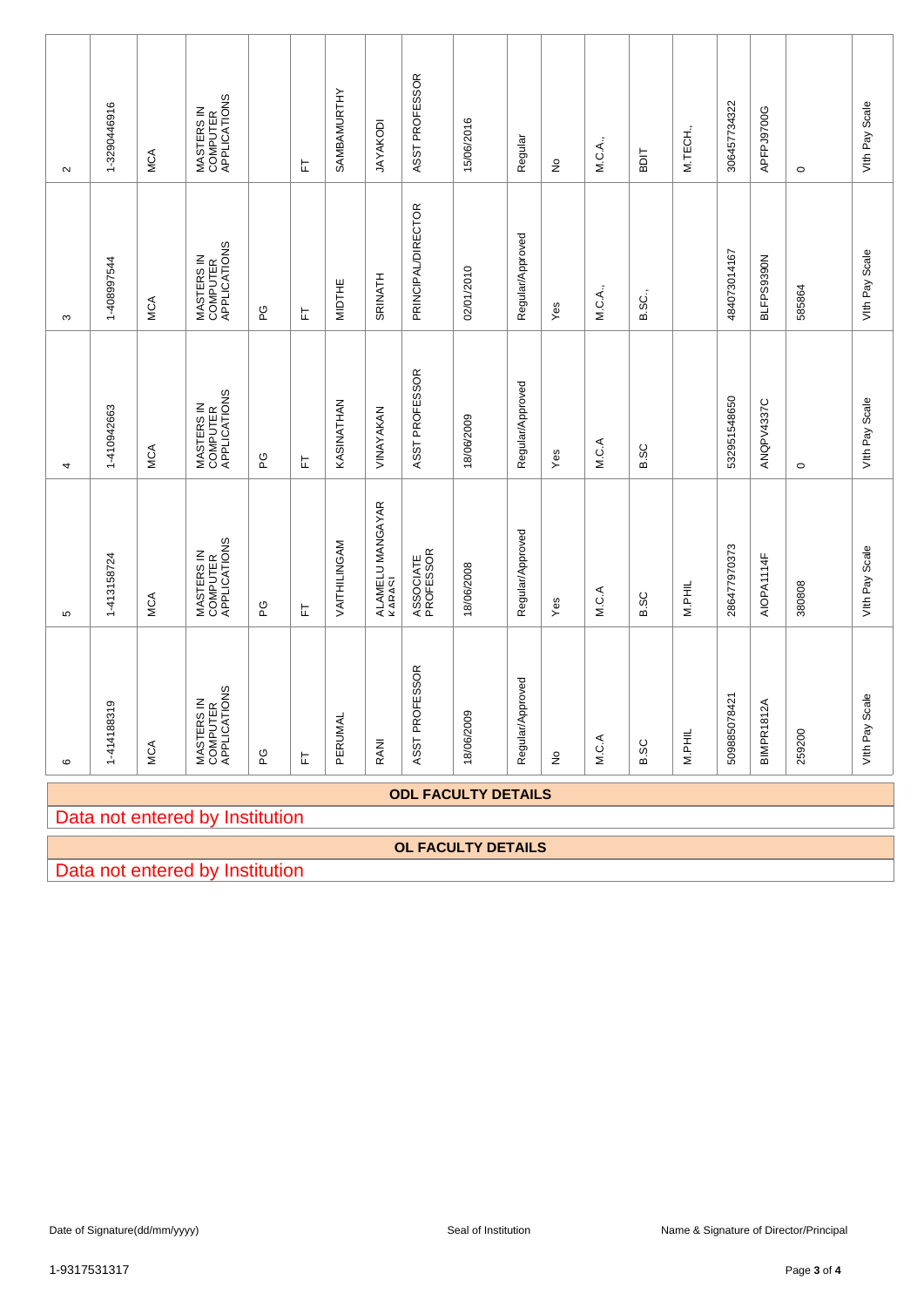#### **DECLARATION**

#### **BY THE AUTHORIZED SIGNATORY OF THE INSTITUTION DEPARTMENT**

**I, as the Head of the Institution, hereby declare that:**

- a) I have carefully gone through the AICTE Regulations 2021, published in the Gazette of India Extraordinary Part III, Section- 4 dated 04th **February, 2021, also all provisions mentioned in the Approval Process Handbook 2021-22.**
- b) I am fully aware of the data uploaded by me in respect of my Institution on the web portal.
- c) I am aware that there is no provision for correction of data, alteration of data, subsequent editing and appeal etc. for the online application **once submitted on the web portal.**
- d) I am also aware that application for seeking Extension of Approval(EOA), Increase/Reduction of intake, Addition of new courses, Change of site, Closure of course, Supernumerary Seats under FN/Gulf quota Approval status/OCI, NRI, Change of name, and Conversion of women Institution into Co-ed Institution and vice versa (as applicable), shall be processed as per relevant provisions enumerated in the Approval **Process Handbook 2021-22.**
- e) I am aware of the Deficiencies (if any) pointed out in the Report generated online, based on the factual data uploaded by my Institution on **the portal.**
- f) I am also aware that University is eligible for grant of Extension of Approval to the Existing Institution, Extended EoA(if Applicable as per APH 2021-22), only on fulfillment of prescribed norms & requirements as mentioned in the Approval Process Handbook 2021-22.

**Signature of Authorized Signatory**

**Name :**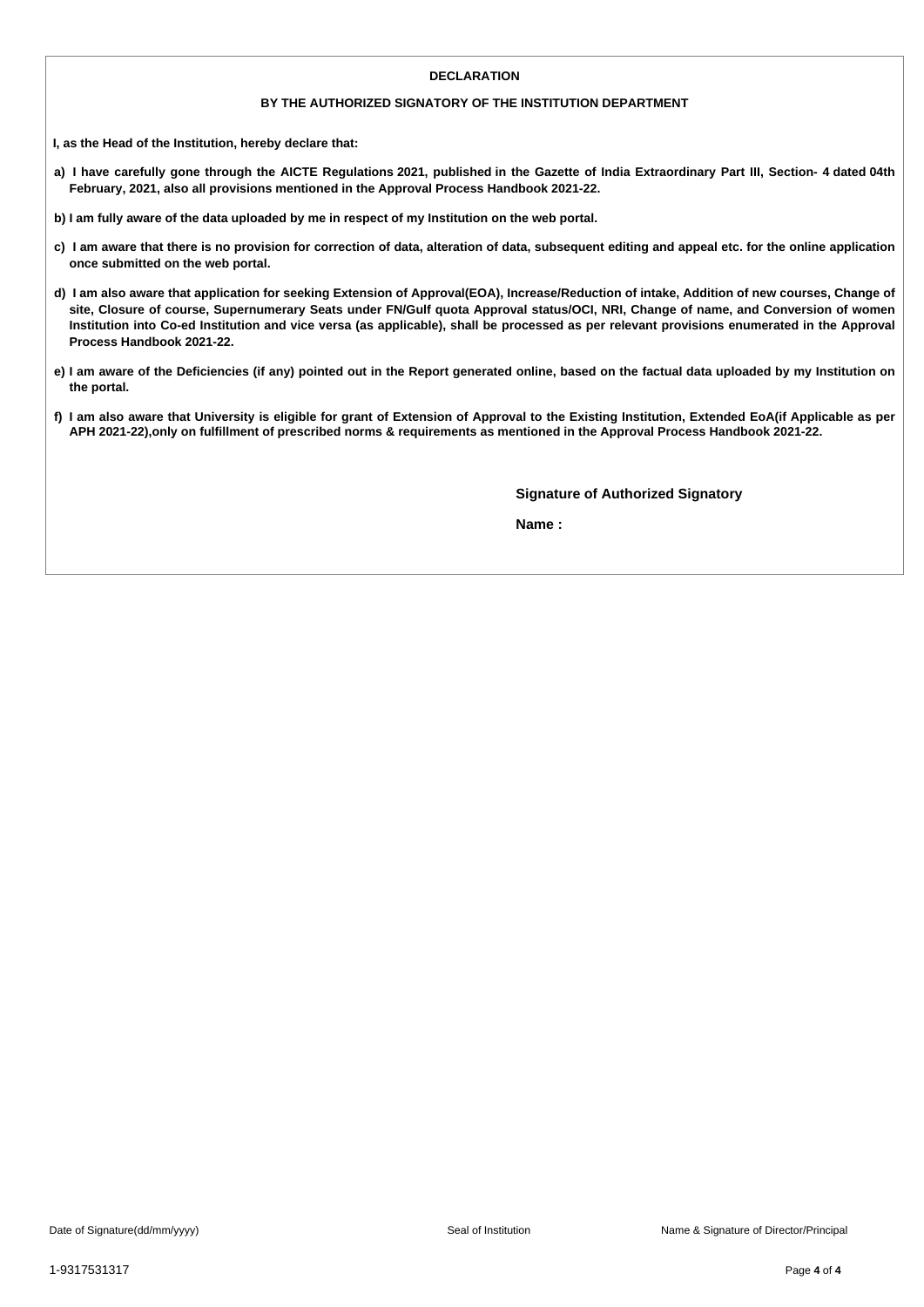

 **(An Autonomous Organization, Under Ministry of HRD, Govt. of India)**

#### Nelson Mandela Marg,Vasant Kunj, New Delhi-110070 Website:<https://www.aicte-india.org>

# **APPROVAL PROCESS 2021-22**

# **APPLICATION REPORT**

# **INSTITUTION DETAILS**

|                                                 | <b>INSTITUTION DETAILS: BASIC DETAILS</b> |                                                 |                             |  |  |  |  |  |  |  |
|-------------------------------------------------|-------------------------------------------|-------------------------------------------------|-----------------------------|--|--|--|--|--|--|--|
| <b>Current Application</b><br><b>Number</b>     | 1-9317531317                              | <b>Application Type</b>                         | Extension-Expansion-Closure |  |  |  |  |  |  |  |
| <b>Current Status</b>                           | Submitted                                 | <b>Sub Status</b>                               | Payment Received            |  |  |  |  |  |  |  |
| <b>Permanent</b><br><b>Institution ID</b>       | 1-6602056                                 | <b>Academic Year</b>                            | 2021-2022                   |  |  |  |  |  |  |  |
| <b>Approval Status of</b><br><b>Application</b> | Data Not Available                        | <b>Application Opened</b><br><b>Date</b>        | 09/03/2021                  |  |  |  |  |  |  |  |
| <b>Application</b><br><b>Submitted Date</b>     | 08/04/2021                                | <b>Attend Scrutiny</b><br><b>Committee Date</b> | Data Not Available          |  |  |  |  |  |  |  |
| <b>Appeal Requested</b><br><b>Date</b>          | Data Not Available                        | <b>Application</b><br><b>Reopened Date</b>      | 08/04/2021                  |  |  |  |  |  |  |  |
| <b>Overall Deficiency</b>                       | <b>No</b>                                 |                                                 |                             |  |  |  |  |  |  |  |

|                                                               | <b>INSTITUTION DETAILS: ADDITIONAL INFORMATION</b>     |                                                             |                                                                                          |  |  |  |  |  |  |
|---------------------------------------------------------------|--------------------------------------------------------|-------------------------------------------------------------|------------------------------------------------------------------------------------------|--|--|--|--|--|--|
| Name of Institution                                           | Sengamala Thayaar Educational Trust<br>Women'S College | <b>Address of</b><br><b>Institution</b>                     | Main Road<br>Sundarakkottai<br>Mannargudi<br>Thiruvarur<br>Tamilnadu<br>Pin Code: 614016 |  |  |  |  |  |  |
| State/UT                                                      | <b>Tamil Nadu</b>                                      | <b>District</b>                                             | Thiruvarur                                                                               |  |  |  |  |  |  |
| <b>Town/ City/ Village</b>                                    | Sundarakkottai                                         | <b>AICTE Region</b>                                         | Southern                                                                                 |  |  |  |  |  |  |
| <b>PIN</b>                                                    | 614016                                                 | <b>Women's Institution</b>                                  | Yes                                                                                      |  |  |  |  |  |  |
| <b>Institution Type</b>                                       | <b>Private-Self Financing</b>                          | <b>Any Self-Financed</b><br><b>Course</b>                   | Yes                                                                                      |  |  |  |  |  |  |
| <b>Percentage Grant</b><br><b>Received from</b><br>Government | $\Omega$                                               | Are you an<br><b>Institution for PWD</b><br><b>Students</b> | <b>No</b>                                                                                |  |  |  |  |  |  |
| <b>Whether Institution</b><br>is NAAC Accredited<br>?         | Y                                                      | <b>NAAC CGPA</b>                                            | $3.26 - 3.50$                                                                            |  |  |  |  |  |  |
| Grade                                                         | $A+$                                                   | <b>NAAC Status</b>                                          | Accredited                                                                               |  |  |  |  |  |  |
| <b>Minority Institution</b>                                   | $\overline{No}$                                        | <b>Type of Minority</b>                                     | <b>NA</b>                                                                                |  |  |  |  |  |  |
| <b>Minority Name, if</b><br>Linguistic                        | <b>NA</b>                                              | Name of the<br><b>Minority</b>                              | <b>NA</b>                                                                                |  |  |  |  |  |  |
| <b>Minority Certificate</b><br><b>Issued Date</b>             | Data Not Available                                     | <b>Minority Certificate</b><br><b>Valid Till</b>            | Data Not Available                                                                       |  |  |  |  |  |  |
| Approval Year of<br><b>First Course</b>                       | 2001                                                   | <b>Mandatory</b><br><b>Disclosure Link</b>                  | http://www.stet.edu.in/MCA.php                                                           |  |  |  |  |  |  |
| <b>AISHE Prefix</b>                                           | C                                                      | <b>AISHE Numeric</b><br>Code                                | 35824                                                                                    |  |  |  |  |  |  |
| <b>AISHE Code</b>                                             | C-35824                                                | <b>Whether Institution</b><br>is Graded<br><b>Autonomy?</b> | Data Not Available                                                                       |  |  |  |  |  |  |
| <b>NBA Accreditation</b><br><b>Points</b>                     | Data Not Available                                     | <b>NBA Points Valid</b><br><b>Till</b>                      | Data Not Available                                                                       |  |  |  |  |  |  |
| Whether your<br>University has been                           | Data Not Available                                     | <b>PCI Id</b>                                               | Data Not Available                                                                       |  |  |  |  |  |  |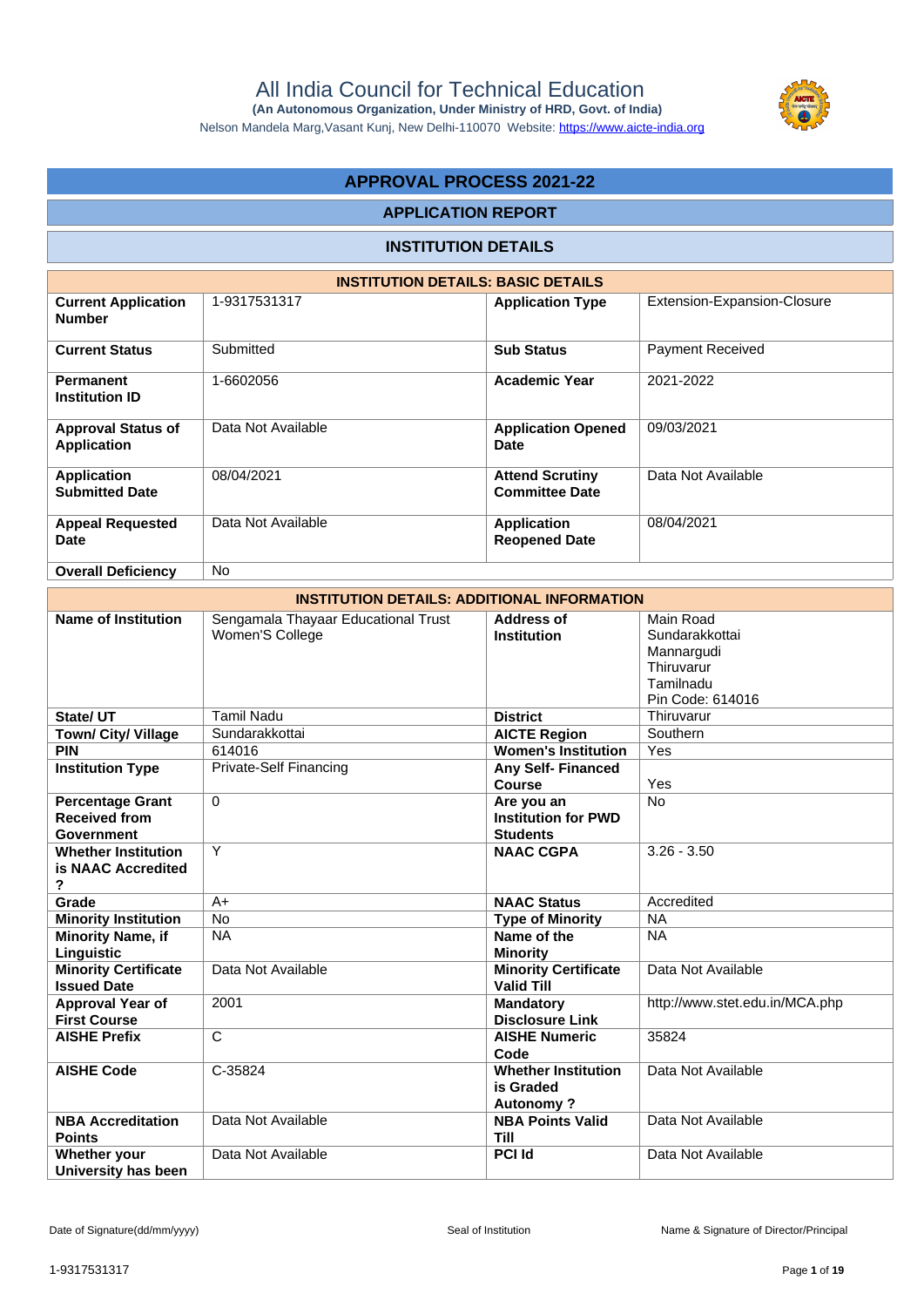| recognized as an<br>Institute of<br><b>Eminence by MHRD</b> |                    |  |
|-------------------------------------------------------------|--------------------|--|
| <b>COA Id</b>                                               | Data Not Available |  |

# **ODL DETAILS**

Data not entered by Institution

# **OL DETAILS**

Data not entered by Institution

| <b>ORGANIZATION</b>                                        |                                        |                                                    |                    |  |  |  |  |  |
|------------------------------------------------------------|----------------------------------------|----------------------------------------------------|--------------------|--|--|--|--|--|
| Name of the Parent Organization<br>(Trust/Society/Company) | Sengamala Thayaar Educational<br>Trust | Type of the Organization<br>(Trust/Society/Company | Trust              |  |  |  |  |  |
| <b>Registered With</b>                                     | Sub Registrar Office, Ullikkkottai     | <b>Registration Date</b>                           | 06/07/1994         |  |  |  |  |  |
| <b>Registration Number</b>                                 | 106/94                                 | <b>Organization Address</b>                        | Data Not Available |  |  |  |  |  |
| State/UT                                                   | Tamil Nadu                             | <b>District</b>                                    | Thiruvarur         |  |  |  |  |  |
| Town / City / Village                                      | Mannargudi                             | <b>PIN</b>                                         | 614016             |  |  |  |  |  |
| <b>Land Phone STD Code</b>                                 | 4367                                   | <b>Land Phone Number</b>                           | 255423             |  |  |  |  |  |
| <b>PAN</b>                                                 | AAATS2328F                             | <b>Organization Website</b>                        |                    |  |  |  |  |  |

|                | IRUSTEE DETAILS |                    |                      |                     |                      |              |  |  |  |
|----------------|-----------------|--------------------|----------------------|---------------------|----------------------|--------------|--|--|--|
| Sr.No          | <b>Name</b>     | <b>Designation</b> | <b>Trustee Since</b> | <b>Trustee Till</b> | <b>Mobile Number</b> | <b>Email</b> |  |  |  |
|                | Balamurugan     | Member             | 07/05/2012           |                     | 9865144189           |              |  |  |  |
| 2              | Rajadurai       | Member             | 02/02/2015           |                     | 9003330006           |              |  |  |  |
| 3              | Dhivakaran      | Chairman           | 19/10/1993           |                     | 9444846752           |              |  |  |  |
| $\overline{4}$ | D.H.Latha       | Member             | 09/05/2012           |                     | 9047319771           |              |  |  |  |
| 5              | Sivapunniyam    | Secretary          | 07/05/2012           | 02/02/2015          | 9843477282           |              |  |  |  |
| 6              | Amudha          | Member             | 07/05/2012           | 02/02/2015          | 9443703331           |              |  |  |  |
| $\overline{7}$ | Tamilarasan     | Member             | 07/05/2012           |                     | 9443167778           |              |  |  |  |
| 8              | Mukunthan       | Member             | 15/06/2012           | 01/02/2017          | 9047132332           |              |  |  |  |
| 9              | Narayanasamy    | Member             | 16/12/2017           | 29/12/2020          | 9443588661           |              |  |  |  |
| 10             | T.Natesan       | Member             | 11/01/2021           |                     | 9443785123           |              |  |  |  |

**TRUSTEE DETAILS**

| <b>QUESTIONS</b>                                                                                                                         |           |
|------------------------------------------------------------------------------------------------------------------------------------------|-----------|
| Do you wish to Apply for 'Extension of Approval (EOA)'?                                                                                  |           |
| Do you wish to apply for any change(s) as per the provisions of this year Approval Process<br>Handbook?                                  | Yes       |
| Do you wish to Apply for Increase of Intake in Existing Course (Division Size change)/New Course<br>(Normal/Vocational/Dual/Integrated)? | No.       |
| Do you wish to Apply for Reduction of Intake in Existing Course((Division Size change)/Closure<br>Course?                                | <b>No</b> |
| Do you wish to Apply for Introduction of NRI?                                                                                            | No.       |
| Do you wish to Apply for Introduction of OCI or Twinning Program?                                                                        | <b>No</b> |
| Do you wish to Apply for Extended EoA?                                                                                                   | <b>No</b> |
| Conversion of Diploma Level into Degree Level and vice-versa                                                                             | No.       |
| Merger of Courses in 'ENGINEERING AND TECHNOLOGY'                                                                                        | <b>No</b> |
| Start New Programme(s)/ Level(s) in the Existing Institutions                                                                            | <b>No</b> |
| Start Diploma in Degree Pharmacy Institutions and vice-versa                                                                             | No.       |
| <b>Conversion of Management Institutions running PGDM Course into MBA Course</b>                                                         | No.       |
| Change in the Name of the Course(s)                                                                                                      | <b>No</b> |
| Closing of MBA Programme and Introduction of MCA Programme and vice-versa                                                                | No.       |
| Merger of Institutions under the same Trust/ Society/ Company operating in the same Campus                                               | No.       |
| Change in the Name of the Institution                                                                                                    | <b>No</b> |
| <b>Change of Site/ Location</b>                                                                                                          | No.       |
| <b>Conversion of Women's Institution into Co-ed Institution</b>                                                                          | No.       |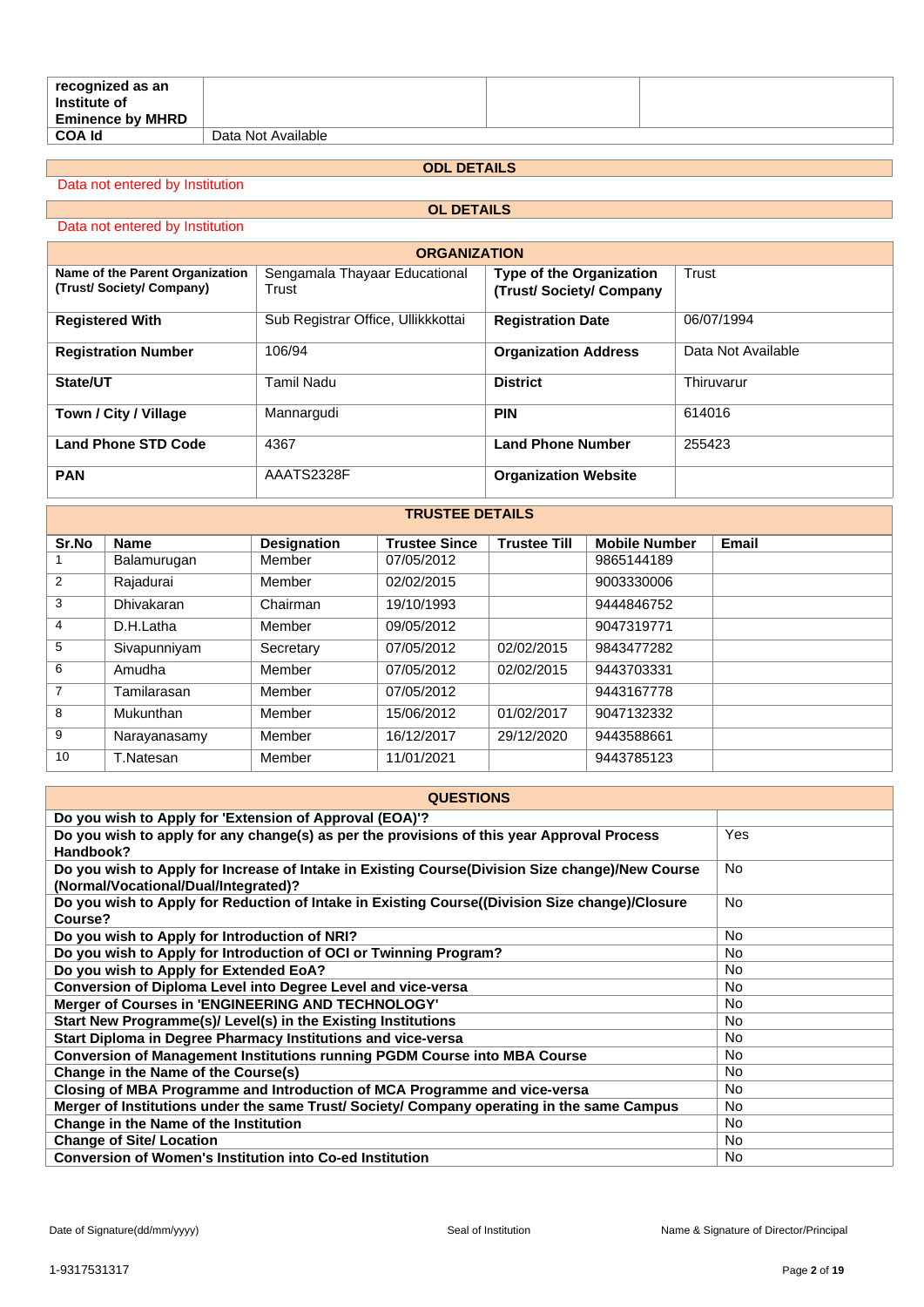|                                                                                                 | <b>Conversion of Co-ed Institution into Women's Institution</b> |                                                                                        |                            |  |  |  |
|-------------------------------------------------------------------------------------------------|-----------------------------------------------------------------|----------------------------------------------------------------------------------------|----------------------------|--|--|--|
| Change in the Name of the Affiliating University/Board                                          | No.<br><b>No</b>                                                |                                                                                        |                            |  |  |  |
| Change in the Name of the Trust/ Society/ Company                                               |                                                                 |                                                                                        | No.                        |  |  |  |
| Has your Institution got affiliation from University/DTE/Board?                                 |                                                                 |                                                                                        | Yes                        |  |  |  |
| Is your Institution selected for 'Study in India' Program by Govt. by India?                    |                                                                 |                                                                                        | <b>No</b>                  |  |  |  |
|                                                                                                 |                                                                 | Whether your institution have the approval from PCI for PHARM.D. or/and PHARM.D. (POST | No.                        |  |  |  |
| <b>BACCALAUREATE)</b>                                                                           |                                                                 |                                                                                        |                            |  |  |  |
| Whether your institution have the approval from PCI for M.PHARMA.                               |                                                                 |                                                                                        | No.                        |  |  |  |
| Do you want to change minority status of the institution?                                       | No.                                                             |                                                                                        |                            |  |  |  |
| Whether your Institution has converted into Deemed to be/State Private University?              | No.                                                             |                                                                                        |                            |  |  |  |
| Is your Institution having Autonomous Status (Academic Autonomy) as conferred by the            | Yes                                                             |                                                                                        |                            |  |  |  |
| <b>Affiliating University?</b>                                                                  |                                                                 |                                                                                        |                            |  |  |  |
| <b>Expiry Date</b>                                                                              | <b>Issued Date</b>                                              | <b>Autonomy Conferred By</b>                                                           | <b>Order of Conferment</b> |  |  |  |
| 30/09/2030                                                                                      | 30/09/2020                                                      | UGC.                                                                                   | Bharathidasan University   |  |  |  |
| Is your Institution newly Approved last year(LoA) & failed to Admit Students?                   | No.                                                             |                                                                                        |                            |  |  |  |
| Whether the Affiliating Foreign University is having ranking within top 500 as per THE/QS World | No.                                                             |                                                                                        |                            |  |  |  |
| Ranking or Indian University/Institution is having NIRF ranking in top 100?                     |                                                                 |                                                                                        |                            |  |  |  |
| Do you wish to Apply for Restoration of Intake?                                                 | <b>No</b>                                                       |                                                                                        |                            |  |  |  |
|                                                                                                 |                                                                 |                                                                                        |                            |  |  |  |

| <b>CONTACT PERSON\REGISTRAR DETAILS</b> |                  |                       |                                                          |  |
|-----------------------------------------|------------------|-----------------------|----------------------------------------------------------|--|
| Title:                                  | Dr.              | <b>First Name:</b>    | Srinath                                                  |  |
| <b>Last Name:</b>                       | Vijayaraghavan   | Address:              | Pandiyan Collony,<br>Bye-Pass Road,<br>Mannargudi-614016 |  |
| Designation:                            | <b>Director</b>  | State/ UT:            | <b>Tamil Nadu</b>                                        |  |
| District:                               | Thiruvarur       | Town/ City/ Village:  | Mannargudi                                               |  |
| <b>Postal Code:</b>                     | 614016           | <b>STD Code:</b>      | 4367                                                     |  |
| <b>Land Phone Number:</b>               | 255423           | <b>Mobile Number:</b> | 9443238900                                               |  |
| <b>Alternate Mobile</b><br>Number:      | 9597721446       | <b>Email Address:</b> | drsrinathcst@gmail.com                                   |  |
| <b>Alternate Email</b>                  | stetwc@gmail.com |                       |                                                          |  |
| Address:                                |                  |                       |                                                          |  |

#### **PROGRAMS & COURSES**

| <b>PROGRAMS</b> |                                |  |  |
|-----------------|--------------------------------|--|--|
| Programme       | <b>New/ Existing Programme</b> |  |  |
| <b>MCA</b>      | <b>Existing Programme</b>      |  |  |

# **COURSE DETAILS**

|            | <b>Programme</b>                                     | <b>MCA</b> |              |                                                   |                               |                               |                       |                                     |                                                     |                                |                                         |                                                  |                                                 |
|------------|------------------------------------------------------|------------|--------------|---------------------------------------------------|-------------------------------|-------------------------------|-----------------------|-------------------------------------|-----------------------------------------------------|--------------------------------|-----------------------------------------|--------------------------------------------------|-------------------------------------------------|
| Sr.<br>No. | Course<br>Name                                       | Level      | <b>FT/PT</b> | Affiliating<br>body/<br><b>University</b>         | Intake<br>approved<br>2019-20 | Intake<br>Approved<br>2020-21 | <b>Applied</b><br>For | <b>Applied</b><br>intake<br>2021-22 | <b>Number</b><br>l of<br>Reauired<br><b>Faculty</b> | <b>Number</b><br>οf<br>Faculty | <b>NRI</b><br>Approval<br><b>Status</b> | <b>OCI/</b><br>IFN.<br>Approval<br><b>Status</b> | <b>Status of</b><br><b>NBA</b><br>accreditation |
|            | <b>MASTERS IN</b><br><b>COMPUTER</b><br>APPLICATIONS | <b>PG</b>  | FT           | Bharathidasa<br>In University,<br>Tiruchirappalli | 40                            | 40                            | EoA<br>Only           | 40                                  |                                                     |                                | Not<br>interested                       | Not<br>interested                                | Eligible-Not<br>Applied                         |

## **COURSES IN REGIONAL LANGUAGE**

Data not entered by Institution

**ODL COURSE DETAILS**

Data not entered by Institution

**OL COURSE DETAILS**

Data not entered by Institution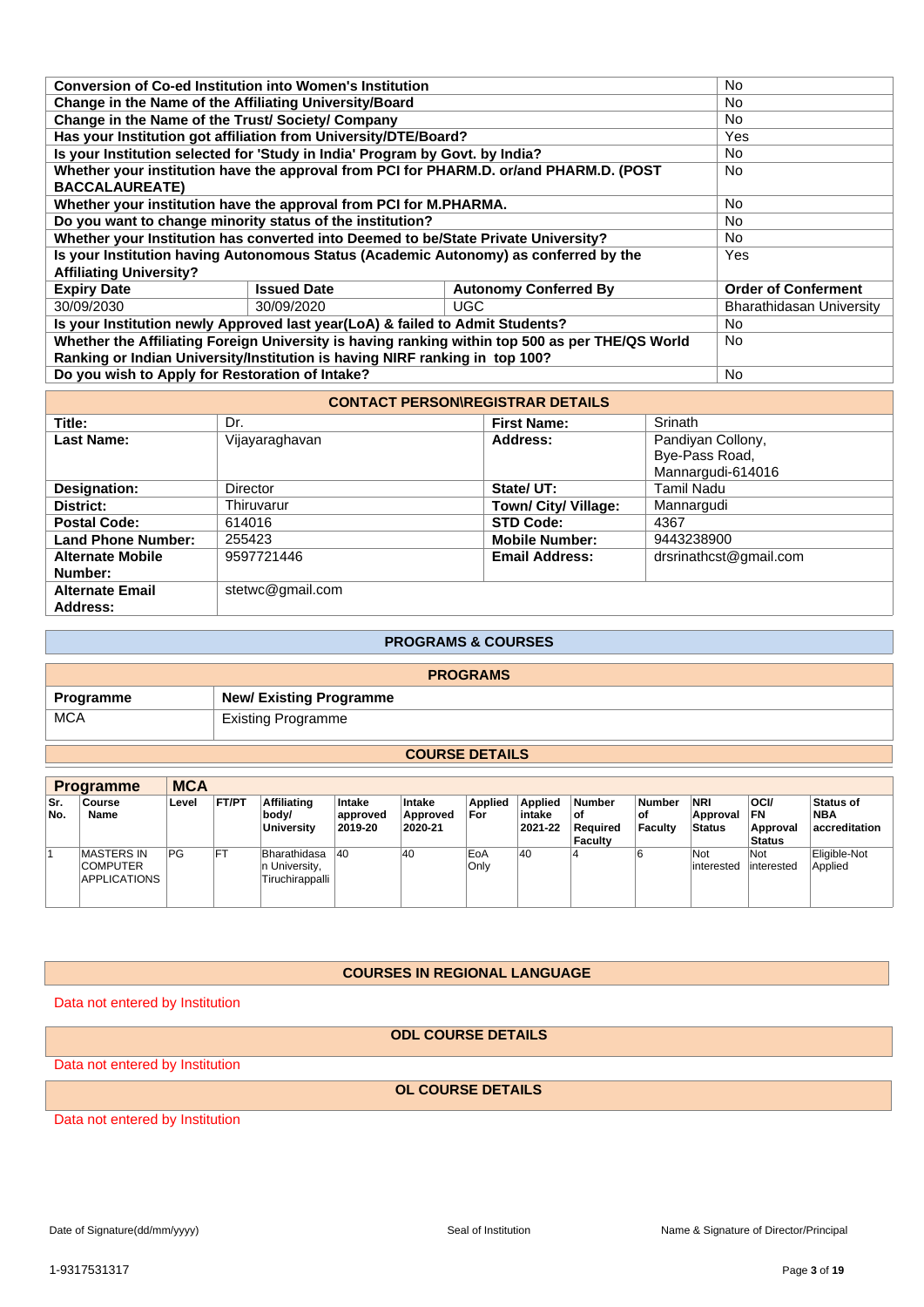# **INFRASTRUCTURE DETAILS**

| <b>LAND DETAILS</b>         |                                    |                          |                    |  |
|-----------------------------|------------------------------------|--------------------------|--------------------|--|
| Location:                   | Rural                              | Land in Hilly Area:      | N <sub>o</sub>     |  |
| <b>Total Area in Acres:</b> | 4.6                                | <b>FSI/FSR:</b>          | Data Not Available |  |
| <b>Built Up Area (Sqm):</b> | Data Not Available                 | <b>Number of Pieces:</b> |                    |  |
| Land Piece Area 1 in        | 4.6                                | Land Piece Area 2 in     | Data Not Available |  |
| Acres:                      |                                    | Acres:                   |                    |  |
| Land Piece Area 3 in        | Data Not Available                 | Max distance in farthest | Data Not Available |  |
| Acres:                      |                                    | land pieces (Km):        |                    |  |
| Land registered with:       | Sub Registrar Office, Ullikkkottai | Date of Registration:    | 18/06/2001         |  |
| Land use certificate        | THAZHILDAR                         | Land use certificate     | 28/09/2010         |  |
| issued by:                  |                                    | issued Date:             |                    |  |
| <b>Ownership Details:</b>   | <b>Registered Sale Deed</b>        | Is the Land Mortgaged:   | <b>No</b>          |  |
| <b>Mortgaged Purpose:</b>   | N                                  |                          |                    |  |
| Land (North/South):         | North                              | <b>Latitude Degree:</b>  | 10                 |  |
| <b>Latitude Minute:</b>     | 21                                 | Latitude Second:         | 10                 |  |
| Longitude (East/West)       | East                               | <b>Longitude Degree:</b> | 79                 |  |
| <b>Longitude Minute:</b>    | 15                                 | <b>Longitude Second:</b> | 10                 |  |

# **LAND DETAILS: MORE INFORMATION**

| Sr.<br>No. | <b>Land Registration</b><br>Number: | 11                            | Date of Registration:       | 19/06/2001            |
|------------|-------------------------------------|-------------------------------|-----------------------------|-----------------------|
|            | Area of Land:                       | 4.6                           | <b>Khasra Number:</b>       | 36/2                  |
|            | <b>Plot Number/</b>                 | 377/2                         | <b>Land Situated At:</b>    | <b>SUNDARAKKOTTAI</b> |
|            | <b>Survey Number:</b>               |                               |                             |                       |
|            | <b>Land Registered in</b>           | Sengamala Thayaar Educational | Ownership or                | Ownership             |
|            | the Name of:                        | Trust                         | <b>Government Lease:</b>    |                       |
|            | Land use                            | Yes                           | <b>Land Use Certificate</b> | Thazildhar            |
|            | <b>Certificate Issued</b>           |                               | <b>Issuing Authority:</b>   |                       |
|            | Is it for Change of                 | <b>No</b>                     |                             |                       |
|            | <b>Site</b>                         |                               |                             |                       |

| <b>BUILDING DETAILS</b>                                                |            |                                                                                                                                                           |      |  |
|------------------------------------------------------------------------|------------|-----------------------------------------------------------------------------------------------------------------------------------------------------------|------|--|
| <b>Building Status:</b>                                                | Available  | <b>Total built up Area</b><br>(ready) Sqm:                                                                                                                | 3400 |  |
| Activities in the building<br>other than courses<br>approved by AICTE: | <b>NIL</b> | <b>Whether Access</b><br><b>&amp;Circulation Area and</b><br><b>Toilet Area are</b><br>maintained as per<br><b>National Building Code</b><br>(NBC) Norms? | Yes  |  |
| <b>Total Carpet Instructional</b><br>Area (ready) -Sqm:                | 950        | <b>Total Carpet</b><br><b>Administrative Area</b><br>(ready) -Sqm:                                                                                        | 620  |  |
| <b>Access and Circulation</b><br>Area (Sqm):                           | 912        | Total built up Area -Sqm<br><b>Planned:</b>                                                                                                               | 3500 |  |
| <b>Total Carpet Amenities</b><br>Area (ready) -Sqm:                    | 912        |                                                                                                                                                           |      |  |

# **BUILDING DETAILS: MORE INFORMATION**

| Sr.<br>No. | <b>Building Name:</b>                              | Dr. V.V Block | <b>Building Approval</b><br>Number:                | 36/2 |
|------------|----------------------------------------------------|---------------|----------------------------------------------------|------|
|            | <b>Sanctioned Built</b><br>Up Area:                | 3500          | <b>Constructed Built Up</b><br>Area:               | 3400 |
|            | <b>Approved Carpet</b><br>Area-Instructional:      | 950           | <b>Constructed Carpet Area-</b><br>Instructional:  | 950  |
|            | <b>Approved Carpet</b><br>Area-<br>Administrative: | 620           | <b>Constructed Carpet Area-</b><br>Administrative: | 620  |
|            | <b>Approved Carpet</b>                             | 912           | <b>Constructed Carpet Area-</b>                    | 912  |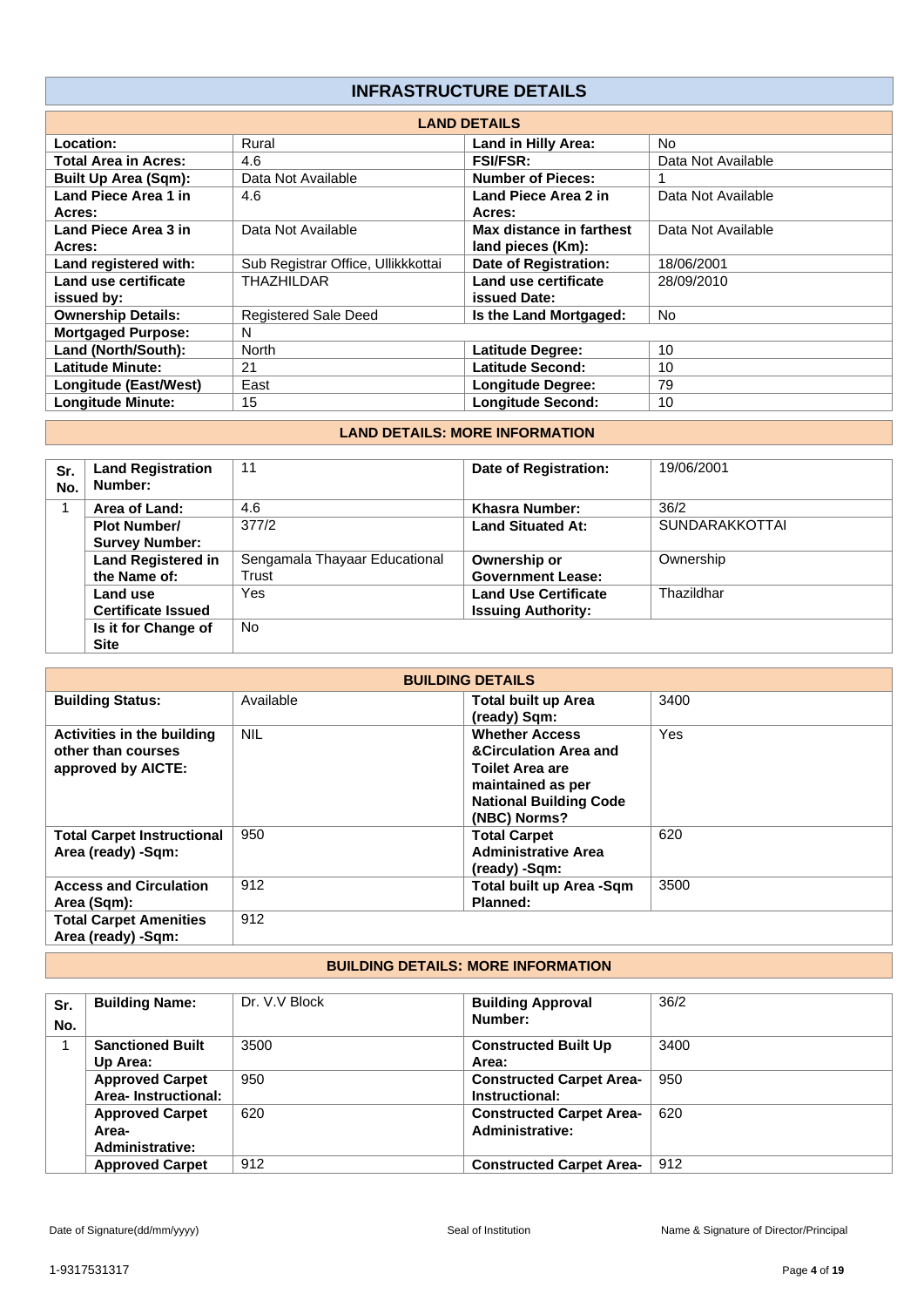| <b>Area-Amenities:</b> |                      | <b>Amenities:</b>              |            |
|------------------------|----------------------|--------------------------------|------------|
| <b>Total Area</b>      | 3500                 | <b>Total Area Constructed:</b> | 3400       |
| Approved:              |                      |                                |            |
| <b>Activities</b>      | <b>NIL</b>           | <b>Non AICTE Approved</b>      | <b>NIL</b> |
| Conducted in the       |                      | courses running in the         |            |
| <b>Building:</b>       |                      | Building (if any):             |            |
| <b>Building Plan</b>   | President Of Village | <b>Building Plan Approval</b>  | 21/11/2011 |
| Approving              |                      | Date:                          |            |
| <b>Authority:</b>      |                      |                                |            |
|                        |                      |                                |            |

# **LABORATORY DETAILS**

| Sr.            | Programme:                                         | <b>MCA</b>                                                                                                               | Department:                               | Masters In Computer Applications        |
|----------------|----------------------------------------------------|--------------------------------------------------------------------------------------------------------------------------|-------------------------------------------|-----------------------------------------|
| No.            |                                                    |                                                                                                                          |                                           |                                         |
| 1              | Course:                                            | <b>MASTERS IN COMPUTER</b><br><b>APPLICATIONS</b>                                                                        | Level:                                    | Post Graduate                           |
|                | Name of the<br>Laboratory:                         | Language Lab                                                                                                             | Is it Research lab for PG<br>Course(Y/N): | Yes                                     |
|                | <b>Major Equipments:</b>                           | Intel Pentium Iv 2.6 Ghz<br>Ddr Ram 256<br>40 Gb Hdd<br>15 Crt Monitor<br><b>Hcl Keyborad</b><br><b>Hcl Scroll Mouse</b> | <b>Building Name</b>                      | <b>MCA BLOCK</b>                        |
|                | <b>Building Number</b>                             | 5                                                                                                                        |                                           |                                         |
| Sr.<br>No.     | Programme:                                         | <b>MCA</b>                                                                                                               | Department:                               | <b>Masters In Computer Applications</b> |
| $\overline{2}$ | Course:                                            | <b>MASTER OF COMPUTER</b><br><b>APPLICATIONS</b>                                                                         | Level:                                    | Post Graduate                           |
|                | Name of the<br>Laboratory:                         | Mobile Computing Lab                                                                                                     | Is it Research lab for PG<br>Course(Y/N): | Yes                                     |
|                | <b>Major Equipments:</b>                           | Intel Core I7 Processor<br>Ddr-lii Ram 4 Gb<br><b>Hdd-300 Gb</b><br><b>Acer Led Monitor</b>                              | <b>Building Name</b>                      | <b>MCA BLOCK</b>                        |
|                | <b>Building Number</b>                             | 5                                                                                                                        |                                           |                                         |
| Sr.<br>No.     | Programme:                                         | <b>MCA</b>                                                                                                               | Department:                               | Masters In Computer Applications        |
| 3              | Course:                                            | <b>MASTERS IN COMPUTER</b><br><b>APPLICATIONS</b>                                                                        | Level:                                    | Post Graduate                           |
|                | Name of the<br>Laboratory:                         | Opensource Lab                                                                                                           | Is it Research lab for PG<br>Course(Y/N): | Yes                                     |
|                | <b>Major Equipments:</b><br><b>Building Number</b> | Intel Dual Core 2.0 Ghz<br>1Gb Ddr Ram<br>80 Gb Hdd Sata<br>Samsung 17" Crt Monitor<br>5                                 | <b>Building Name</b>                      | <b>MCA BLOCK</b>                        |
|                |                                                    |                                                                                                                          |                                           |                                         |

#### **ADMINISTRATIVE AREA**

| Sr.<br>No.     | Room ID/ Name:           | G <sub>1</sub> | Room Type:                   | <b>Faculty Room</b>      |
|----------------|--------------------------|----------------|------------------------------|--------------------------|
| $\overline{ }$ | Area in Sqm:             | 55             | <b>Building Name:</b>        | Mca Block                |
|                | <b>Building Number:</b>  | 5              | <b>Readiness of Flooring</b> | Ready                    |
|                | <b>Readiness of Wall</b> | Ready          | <b>Readiness of</b>          | Ready                    |
|                | and Painting             |                | <b>Electrification and</b>   |                          |
|                |                          |                | Lighting                     |                          |
|                | <b>Air Conditioning</b>  | Planned        | <b>Readiness of</b>          | Ready                    |
|                |                          |                | furniture/fixtures           |                          |
| Sr.            | Room ID/ Name:           | G1.1           | <b>Room Type:</b>            | <b>Department Office</b> |
| No.            |                          |                |                              |                          |
| 2              | Area in Sqm:             | 21             | <b>Building Name:</b>        | Mca Block                |
|                | <b>Building Number:</b>  | 5              | <b>Readiness of Flooring</b> | Ready                    |
|                | <b>Readiness of Wall</b> | Ready          | <b>Readiness of</b>          | Ready                    |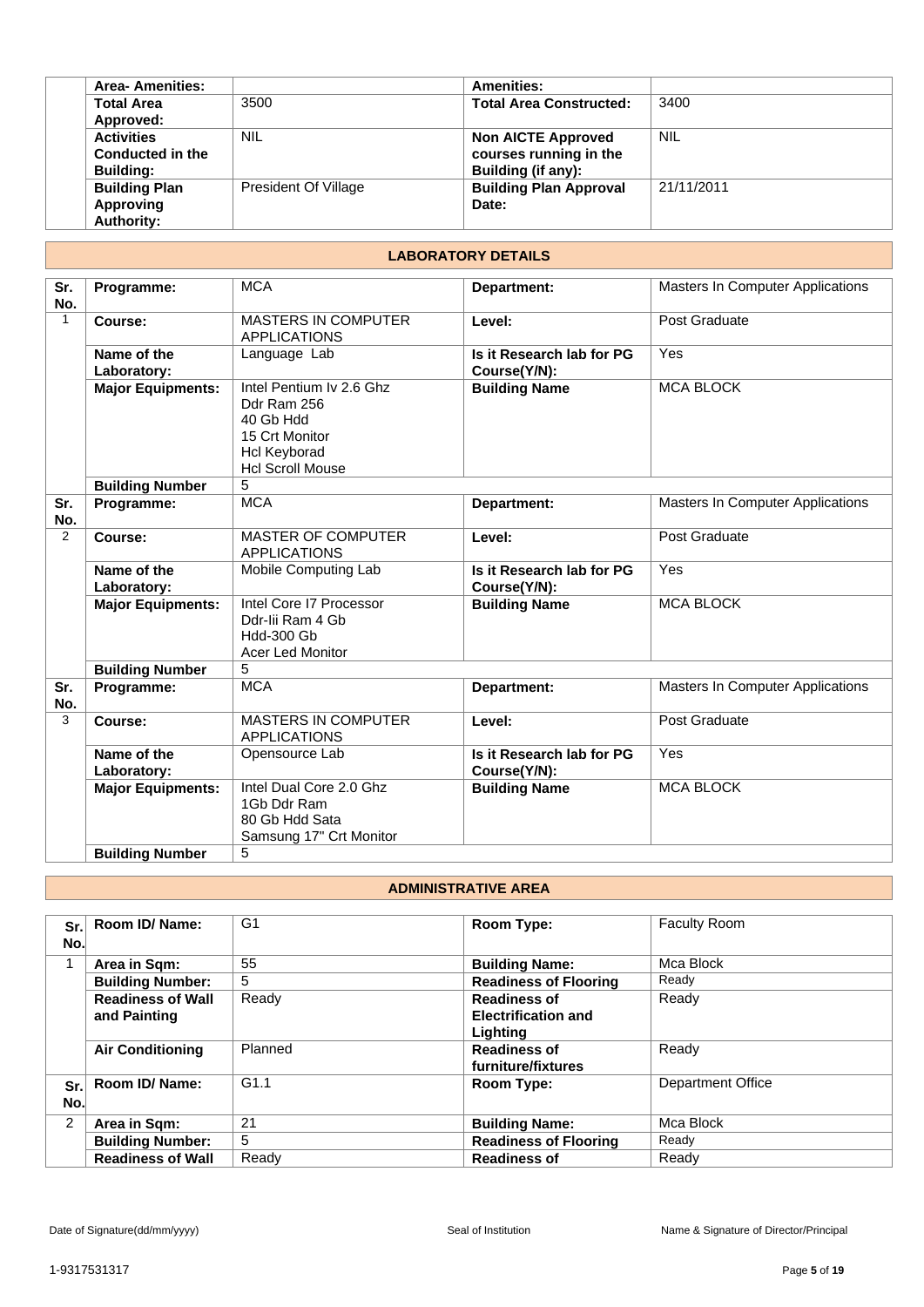|                | and Painting                             |                 | <b>Electrification and</b><br>Lighting                        |                            |
|----------------|------------------------------------------|-----------------|---------------------------------------------------------------|----------------------------|
|                | <b>Air Conditioning</b>                  | Not Available   | <b>Readiness of</b><br>furniture/fixtures                     | Ready                      |
| Sr.            | Room ID/ Name:                           | G12             | Room Type:                                                    | Pantry for Staff           |
| No.            |                                          |                 |                                                               |                            |
| 3              | Area in Sqm:                             | 15              | <b>Building Name:</b>                                         | Mca Block                  |
|                | <b>Building Number:</b>                  | 5               | <b>Readiness of Flooring</b>                                  | Ready                      |
|                | <b>Readiness of Wall</b>                 | Ready           | <b>Readiness of</b>                                           | Ready                      |
|                | and Painting                             |                 | <b>Electrification and</b>                                    |                            |
|                |                                          |                 | Lighting                                                      |                            |
|                | <b>Air Conditioning</b>                  | Not Available   | <b>Readiness of</b><br>furniture/fixtures                     | Ready                      |
| Sr.            | Room ID/ Name:                           | G <sub>2</sub>  | Room Type:                                                    | <b>Faculty Room</b>        |
| No.            |                                          |                 |                                                               |                            |
| 4              | Area in Sqm:                             | 55              | <b>Building Name:</b>                                         | Mca Block                  |
|                | <b>Building Number:</b>                  | 5               | <b>Readiness of Flooring</b>                                  | Ready                      |
|                | <b>Readiness of Wall</b>                 | Ready           | <b>Readiness of</b>                                           | Ready                      |
|                | and Painting                             |                 | <b>Electrification and</b><br>Lighting                        |                            |
|                | <b>Air Conditioning</b>                  | Planned         | <b>Readiness of</b>                                           | Ready                      |
|                |                                          |                 | furniture/fixtures                                            |                            |
| Sr.<br>No.     | Room ID/Name:                            | G2.1            | Room Type:                                                    | Cabin for Head of Dept     |
| 5              | Area in Sqm:                             | 15              | <b>Building Name:</b>                                         | Mca Block                  |
|                | <b>Building Number:</b>                  | 5               | <b>Readiness of Flooring</b>                                  | Ready                      |
|                | <b>Readiness of Wall</b>                 | Ready           | <b>Readiness of</b>                                           | Ready                      |
|                | and Painting                             |                 | <b>Electrification and</b><br>Lighting                        |                            |
|                | <b>Air Conditioning</b>                  | Not Available   | <b>Readiness of</b><br>furniture/fixtures                     | Ready                      |
| Sr.<br>No.     | Room ID/ Name:                           | G <sub>4</sub>  | Room Type:                                                    | Maintenance                |
| 6              | Area in Sqm:                             | 15.6            | <b>Building Name:</b>                                         | Mca Block                  |
|                | <b>Building Number:</b>                  | 5               | <b>Readiness of Flooring</b>                                  | Ready                      |
|                | <b>Readiness of Wall</b>                 | Ready           | <b>Readiness of</b>                                           | Ready                      |
|                | and Painting                             |                 | <b>Electrification and</b><br>Lighting                        |                            |
|                | <b>Air Conditioning</b>                  | Not Available   | <b>Readiness of</b>                                           | Ready                      |
|                |                                          |                 | furniture/fixtures                                            |                            |
| Sr.<br>No.     | Room ID/ Name:                           | G <sub>6</sub>  | Room Type:                                                    | <b>Central Store</b>       |
| $\overline{7}$ | Area in Sqm:                             | 55.5            | <b>Building Name:</b>                                         | Mca Block                  |
|                | <b>Building Number:</b>                  | 5               | <b>Readiness of Flooring</b>                                  | Ready                      |
|                | <b>Readiness of Wall</b><br>and Painting | Ready           | <b>Readiness of</b><br><b>Electrification and</b><br>Lighting | Ready                      |
|                | <b>Air Conditioning</b>                  | Not Available   | <b>Readiness of</b><br>furniture/fixtures                     | Ready                      |
| Sr.<br>No.     | Room ID/ Name:                           | GF4:1           | Room Type:                                                    | Housekeeping               |
| 8              | Area in Sqm:                             | 15.6            | <b>Building Name:</b>                                         | Mca Block                  |
|                | <b>Building Number:</b>                  | 5               | <b>Readiness of Flooring</b>                                  | Ready                      |
|                | <b>Readiness of Wall</b><br>and Painting | Ready           | <b>Readiness of</b><br><b>Electrification and</b><br>Lighting | Ready                      |
|                | <b>Air Conditioning</b>                  | Not Available   | <b>Readiness of</b>                                           | Ready                      |
|                |                                          |                 | furniture/fixtures                                            |                            |
| Sr.<br>No.     | Room ID/ Name:                           | GF <sub>5</sub> | Room Type:                                                    | <b>Exam Control Office</b> |
| 9              | Area in Sqm:                             | 50              | <b>Building Name:</b>                                         | Mca Block                  |
|                | <b>Building Number:</b>                  | 5               | <b>Readiness of Flooring</b>                                  | Ready                      |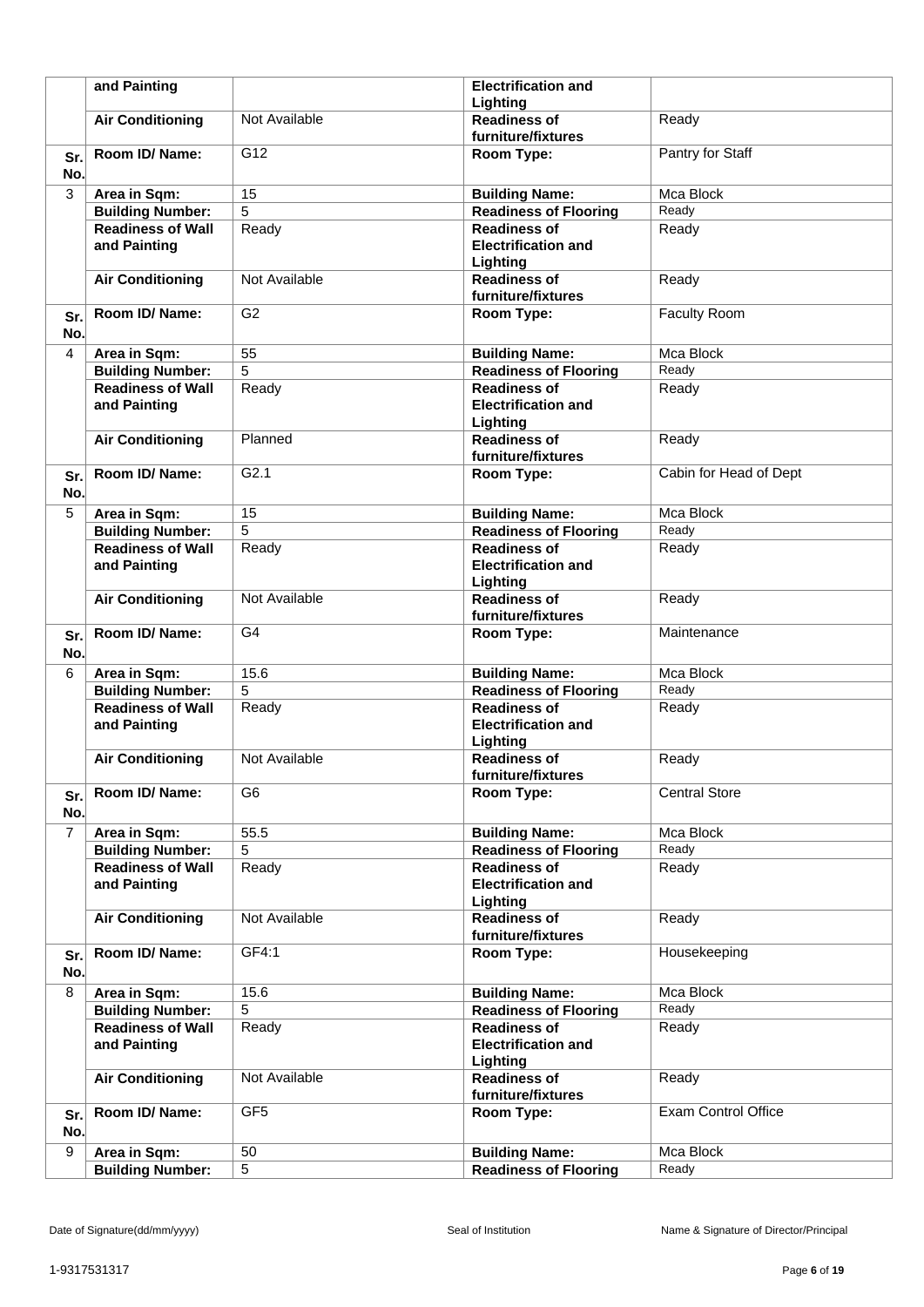|                 | <b>Readiness of Wall</b><br>and Painting | Ready           | <b>Readiness of</b><br><b>Electrification and</b><br>Lighting | Ready                      |
|-----------------|------------------------------------------|-----------------|---------------------------------------------------------------|----------------------------|
|                 | <b>Air Conditioning</b>                  | Planned         | <b>Readiness of</b><br>furniture/fixtures                     | Ready                      |
| Sr.<br>No.      | Room ID/Name:                            | GP <sub>1</sub> | Room Type:                                                    | <b>Placement Office</b>    |
| 10              | Area in Sqm:                             | $\overline{55}$ | <b>Building Name:</b>                                         | Mca Block                  |
|                 | <b>Building Number:</b>                  | 5               | <b>Readiness of Flooring</b>                                  | Ready                      |
|                 | <b>Readiness of Wall</b><br>and Painting | Ready           | <b>Readiness of</b><br><b>Electrification and</b><br>Lighting | Ready                      |
|                 | <b>Air Conditioning</b>                  | Planned         | <b>Readiness of</b><br>furniture/fixtures                     | Ready                      |
| Sr.<br>No.      | Room ID/ Name:                           | IF1             | Room Type:                                                    | Principal Directors Office |
| 11              | Area in Sqm:                             | 71.01           | <b>Building Name:</b>                                         | Mca Block                  |
|                 | <b>Building Number:</b>                  | 5               | <b>Readiness of Flooring</b>                                  | Ready                      |
|                 | <b>Readiness of Wall</b><br>and Painting | Ready           | <b>Readiness of</b><br><b>Electrification and</b><br>Lighting | Ready                      |
|                 | <b>Air Conditioning</b>                  | Available       | <b>Readiness of</b><br>furniture/fixtures                     | Ready                      |
| Sr.<br>No.      | Room ID/ Name:                           | <b>IF11</b>     | Room Type:                                                    | <b>Board Room</b>          |
| $\overline{12}$ | Area in Sqm:                             | $\overline{21}$ | <b>Building Name:</b>                                         | Mca Block                  |
|                 | <b>Building Number:</b>                  | 5               | Readiness of Flooring                                         | Ready                      |
|                 | <b>Readiness of Wall</b><br>and Painting | Ready           | <b>Readiness of</b><br><b>Electrification and</b><br>Lighting | Ready                      |
|                 | <b>Air Conditioning</b>                  | Planned         | <b>Readiness of</b><br>furniture/fixtures                     | Ready                      |
| Sr.<br>No.      | Room ID/ Name:                           | IF9,10          | Room Type:                                                    | Office All Inclusive       |
| 13              | Area in Sqm:                             | 155             | <b>Building Name:</b>                                         | Mca Block                  |
|                 | <b>Building Number:</b>                  | 5               | <b>Readiness of Flooring</b>                                  | Ready                      |
|                 | <b>Readiness of Wall</b><br>and Painting | Ready           | <b>Readiness of</b><br><b>Electrification and</b><br>Lighting | Ready                      |
|                 | <b>Air Conditioning</b>                  | Planned         | <b>Readiness of</b><br>furniture/fixtures                     | Ready                      |
| Sr.<br>No.      | Room ID/ Name:                           | S <sub>1</sub>  | Room Type:                                                    | Security                   |
| 14              | Area in Sqm:                             | 13.37           | <b>Building Name:</b>                                         | Mca Block                  |
|                 | <b>Building Number:</b>                  | 5               | <b>Readiness of Flooring</b>                                  | Ready                      |
|                 | <b>Readiness of Wall</b><br>and Painting | Ready           | <b>Readiness of</b><br><b>Electrification and</b><br>Lighting | Ready                      |
|                 | <b>Air Conditioning</b>                  | Not Available   | <b>Readiness of</b><br>furniture/fixtures                     | Ready                      |

# **AMENITIES AREA**

| Sr.<br>No. | Room ID/ Name:                           | CC <sub>0</sub> | Room Type:                                                    | Cafeteria               |
|------------|------------------------------------------|-----------------|---------------------------------------------------------------|-------------------------|
|            | Area in Sqm:                             | 160             | <b>Building Name:</b>                                         | <b>CANTEEN</b>          |
|            | <b>Building Number:</b>                  | 4               | <b>Readiness of Flooring</b>                                  | Ready                   |
|            | <b>Readiness of Wall</b><br>and Painting | Ready           | <b>Readiness of</b><br><b>Electrification and</b><br>Lighting | Ready                   |
|            | <b>Air Conditioning</b>                  | Not Available   | <b>Readiness of</b><br>furniture/fixtures                     | Ready                   |
| Sr.        | Room ID/Name:                            | G08             | Room Type:                                                    | First aid cum Sick Room |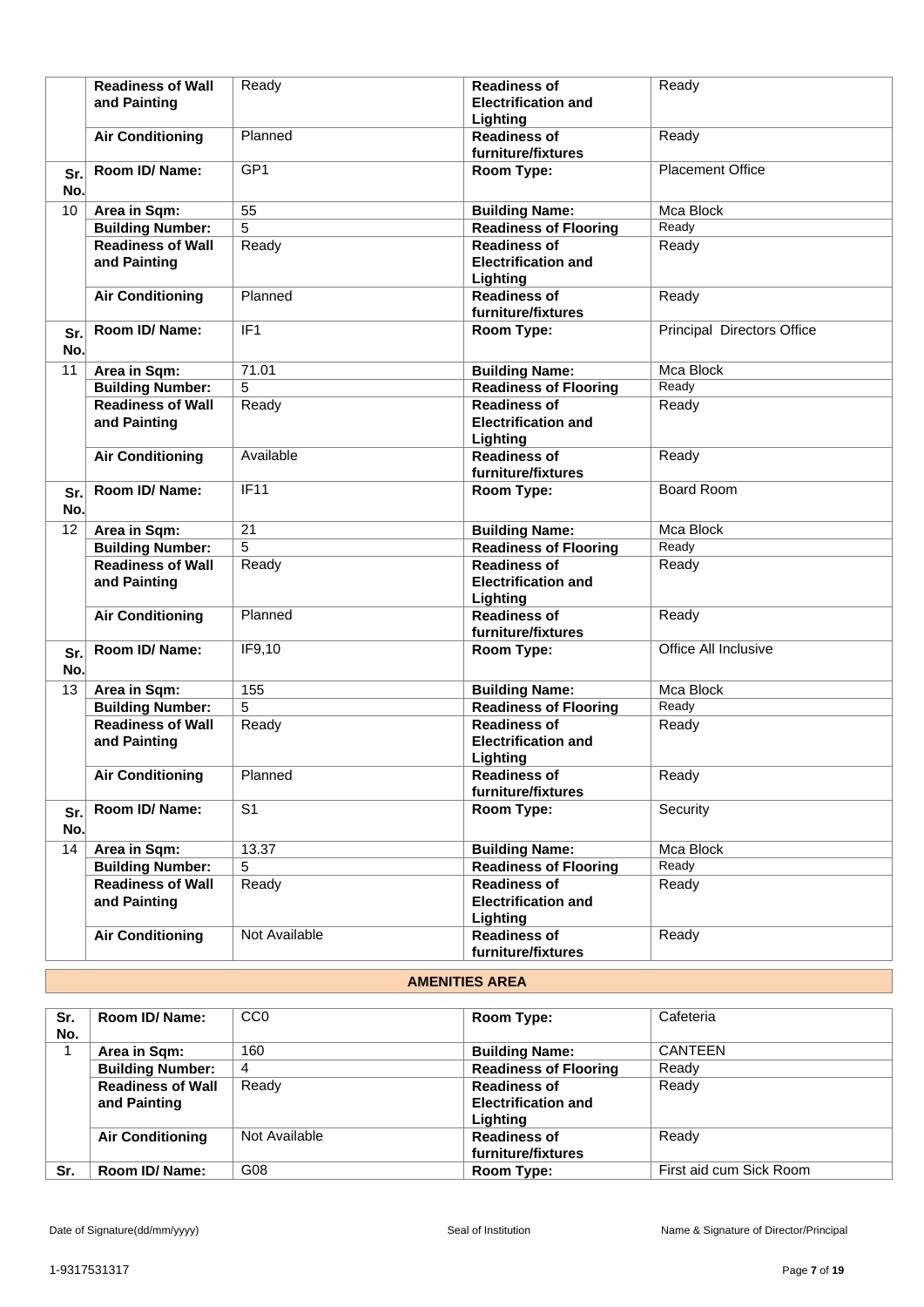| No.                     |                                          |                |                                                               |                         |
|-------------------------|------------------------------------------|----------------|---------------------------------------------------------------|-------------------------|
| $\overline{2}$          | Area in Sqm:                             | 13.25          | <b>Building Name:</b>                                         | <b>MCA BLOCK</b>        |
|                         | <b>Building Number:</b>                  | 5              | <b>Readiness of Flooring</b>                                  | Ready                   |
|                         | <b>Readiness of Wall</b>                 | Ready          | <b>Readiness of</b>                                           | Ready                   |
|                         | and Painting                             |                | <b>Electrification and</b><br>Lighting                        |                         |
|                         | <b>Air Conditioning</b>                  | Not Available  | <b>Readiness of</b><br>furniture/fixtures                     | Ready                   |
| Sr.<br>No.              | Room ID/Name:                            | G08:1          | Room Type:                                                    | <b>Stationery Store</b> |
| 3                       | Area in Sqm:                             | 13.25          | <b>Building Name:</b>                                         | <b>MCA BLOCK</b>        |
|                         | <b>Building Number:</b>                  | 5              | <b>Readiness of Flooring</b>                                  | Ready                   |
|                         | <b>Readiness of Wall</b><br>and Painting | Ready          | <b>Readiness of</b><br><b>Electrification and</b><br>Lighting | Ready                   |
|                         | <b>Air Conditioning</b>                  | Not Available  | <b>Readiness of</b><br>furniture/fixtures                     | Ready                   |
| Sr.<br>No.              | Room ID/Name:                            | G9,10          | Room Type:                                                    | Girls Common Room       |
| 4                       | Area in Sqm:                             | 110            | <b>Building Name:</b>                                         | <b>MCA BLOCK</b>        |
|                         | <b>Building Number:</b>                  | $\overline{5}$ | <b>Readiness of Flooring</b>                                  | Ready                   |
|                         | <b>Readiness of Wall</b><br>and Painting | Ready          | <b>Readiness of</b><br><b>Electrification and</b><br>Lighting | Ready                   |
|                         | <b>Air Conditioning</b>                  | Not Available  | <b>Readiness of</b><br>furniture/fixtures                     | Ready                   |
| Sr.<br>No.              | Room ID/Name:                            | GF7            | Room Type:                                                    | <b>Others</b>           |
| 5                       | Area in Sqm:                             | 55.75          | <b>Building Name:</b>                                         | <b>MCA BLOCK</b>        |
|                         | <b>Building Number:</b>                  | $\overline{5}$ | <b>Readiness of Flooring</b>                                  | Ready                   |
|                         | <b>Readiness of Wall</b>                 | Ready          | <b>Readiness of</b>                                           | Ready                   |
|                         | and Painting                             |                | <b>Electrification and</b><br>Lighting                        |                         |
|                         | <b>Air Conditioning</b>                  | Not Available  | <b>Readiness of</b><br>furniture/fixtures                     | Ready                   |
| Sr.<br>No.              | Room ID/Name:                            | <b>GUEST</b>   | Room Type:                                                    | <b>Guest House</b>      |
| 6                       | Area in Sqm:                             | 200            | <b>Building Name:</b>                                         | <b>GUEST HOUSE</b>      |
|                         | <b>Building Number:</b>                  | 6              | <b>Readiness of Flooring</b>                                  | Ready                   |
|                         | <b>Readiness of Wall</b><br>and Painting | Ready          | <b>Readiness of</b><br><b>Electrification and</b><br>Lighting | Ready                   |
|                         | <b>Air Conditioning</b>                  | Available      | <b>Readiness of</b><br>furniture/fixtures                     | Ready                   |
| Sr.<br>No.              | Room ID/Name:                            | <b>PGHOUS</b>  | Room Type:                                                    | Girls' Hostel           |
| $\overline{7}$          | Area in Sqm:                             | 756            | <b>Building Name:</b>                                         | PG HOSTEL               |
|                         | <b>Building Number:</b>                  | $\overline{2}$ | <b>Readiness of Flooring</b>                                  | Ready                   |
|                         | <b>Readiness of Wall</b><br>and Painting | Ready          | <b>Readiness of</b><br><b>Electrification and</b><br>Lighting | Ready                   |
|                         | <b>Air Conditioning</b>                  | Planned        | <b>Readiness of</b><br>furniture/fixtures                     | Ready                   |
| Sr.<br>No.              | Room ID/ Name:                           | $T1-T15$       | Room Type:                                                    | Toilet                  |
| 8                       | Area in Sqm:                             | 165.5          | <b>Building Name:</b>                                         | <b>MCA BLOCK</b>        |
|                         | <b>Building Number:</b>                  | 5              | <b>Readiness of Flooring</b>                                  | Ready                   |
|                         | <b>Readiness of Wall</b><br>and Painting | Ready          | <b>Readiness of</b><br><b>Electrification and</b><br>Lighting | Ready                   |
|                         | <b>Air Conditioning</b>                  | Not Available  | <b>Readiness of</b><br>furniture/fixtures                     | Ready                   |
| <b>CIRCULATION AREA</b> |                                          |                |                                                               |                         |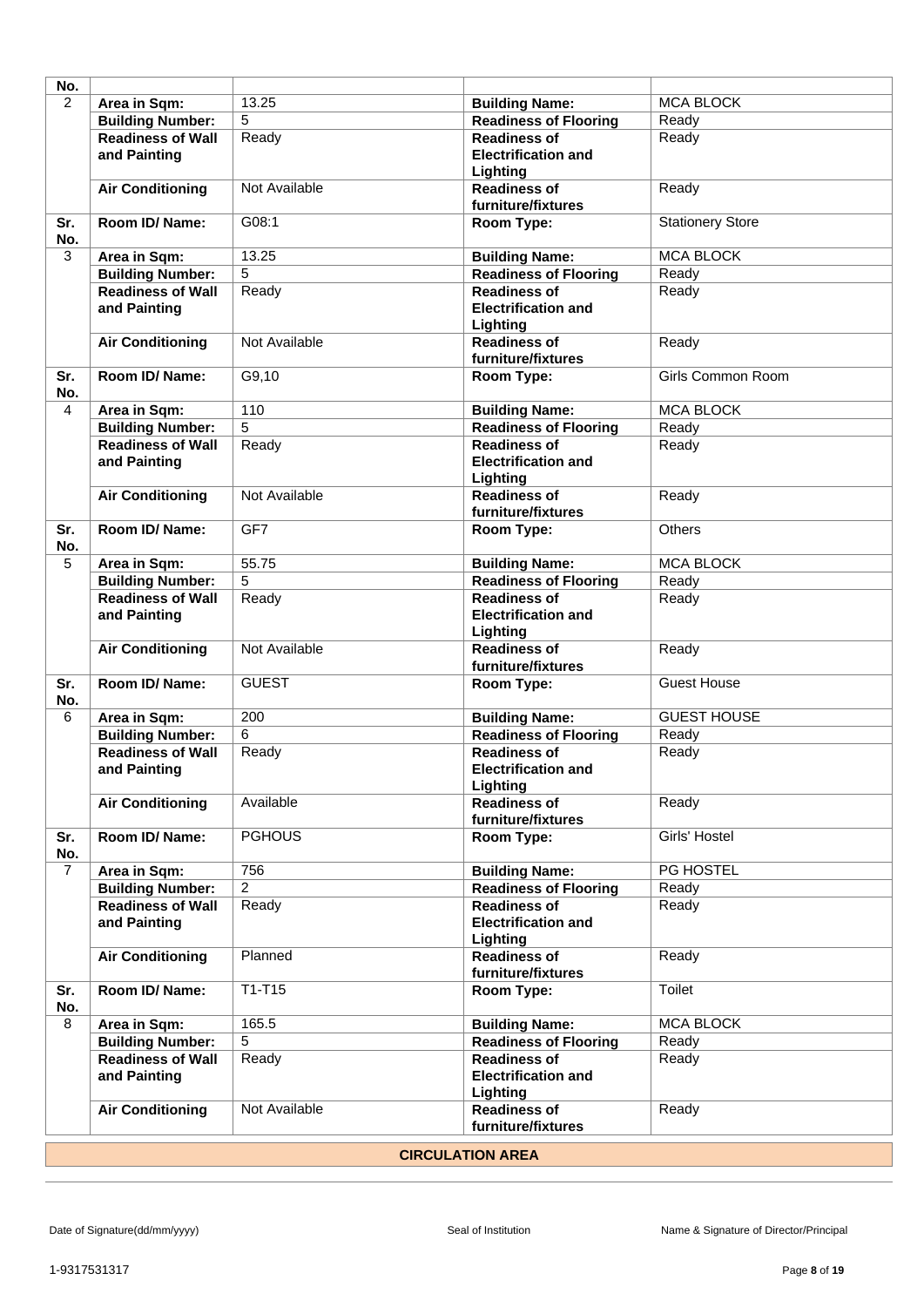| Sr.<br>No.   | Area Type                              | Corridors             | <b>Average Carpet Area:</b> | 108              |
|--------------|----------------------------------------|-----------------------|-----------------------------|------------------|
| $\mathbf{1}$ | <b>Flooring</b>                        | Yes                   | <b>Painting Done</b>        | Ready            |
|              | <b>Electrification</b><br>and Lighting | Ready                 | <b>Building Name:</b>       | <b>MCA BLOCK</b> |
|              | <b>Building</b><br>Number:             | 5                     |                             |                  |
| Sr.<br>No.   | Area Type                              | Other Areas (in Sq m) | <b>Average Carpet Area:</b> | 98               |
| 2            | <b>Flooring</b>                        | Yes                   | <b>Painting Done</b>        | Ready            |
|              | <b>Electrification</b><br>and Lighting | Ready                 | <b>Building Name:</b>       | <b>MCA BLOCK</b> |
|              | <b>Building</b><br>Number:             | 5                     |                             |                  |

# **INSTRUCTIONAL AREA**

| Sr.<br>No.   | Programme                                                 | <b>MCA</b>             | Level                                                         | POST GRADUATE        |
|--------------|-----------------------------------------------------------|------------------------|---------------------------------------------------------------|----------------------|
| $\mathbf{1}$ | <b>Room Type</b>                                          | Library & Reading Room | Room ID/Name                                                  | G <sub>5</sub>       |
|              | Area of Room in<br>Sqm                                    | 172                    | <b>Building Name</b>                                          | <b>MCA BLOCK</b>     |
|              | <b>Building Number</b>                                    | $\overline{5}$         | <b>Readiness of Flooring</b>                                  | Ready                |
|              | <b>Readiness of</b><br><b>Wall and</b><br><b>Painting</b> | Ready                  | <b>Readiness of</b><br><b>Electrification and</b><br>Lighting | Ready                |
|              | <b>Readiness of</b><br>furniture/fixtures                 | Ready                  | <b>Air Conditioning</b>                                       | Planned              |
| Sr.<br>No.   | Programme                                                 | <b>MCA</b>             | Level                                                         | <b>POST GRADUATE</b> |
| 2            | <b>Room Type</b>                                          | Classroom              | Room ID/Name                                                  | IF <sub>2</sub>      |
|              | Area of Room in<br>Sqm                                    | 66.75                  | <b>Building Name</b>                                          | <b>MCA BLOCK</b>     |
|              | <b>Building Number</b>                                    | 5                      | <b>Readiness of Flooring</b>                                  | Ready                |
|              | <b>Readiness of</b><br><b>Wall and</b><br><b>Painting</b> | Ready                  | <b>Readiness of</b><br><b>Electrification and</b><br>Lighting | Ready                |
|              | <b>Readiness of</b><br>furniture/fixtures                 | Ready                  | <b>Air Conditioning</b>                                       | Planned              |
| Sr.<br>No.   | Programme                                                 | <b>MCA</b>             | Level                                                         | POST GRADUATE        |
| 3            | Room Type                                                 | Classroom              | Room ID/Name                                                  | IF <sub>3</sub>      |
|              | Area of Room in<br>Sqm                                    | 66.75                  | <b>Building Name</b>                                          | <b>MCA BLOCK</b>     |
|              | <b>Building Number</b>                                    | 5                      | <b>Readiness of Flooring</b>                                  | Ready                |
|              | <b>Readiness of</b><br><b>Wall and</b><br><b>Painting</b> | Ready                  | <b>Readiness of</b><br><b>Electrification and</b><br>Lighting | Ready                |
|              | <b>Readiness of</b><br>furniture/fixtures                 | Ready                  | <b>Air Conditioning</b>                                       | Planned              |
| Sr.<br>No.   | Programme                                                 | <b>MCA</b>             | Level                                                         | <b>POST GRADUATE</b> |
| 4            | Room Type                                                 | Classroom              | Room ID/Name                                                  | IF4                  |
|              | Area of Room in<br>Sqm                                    | 66.75                  | <b>Building Name</b>                                          | <b>MCA BLOCK</b>     |
|              | <b>Building Number</b>                                    | 5                      | <b>Readiness of Flooring</b>                                  | Ready                |
|              | <b>Readiness of</b><br><b>Wall and</b><br><b>Painting</b> | Ready                  | <b>Readiness of</b><br><b>Electrification and</b><br>Lighting | Ready                |
|              | <b>Readiness of</b><br>furniture/fixtures                 | Ready                  | <b>Air Conditioning</b>                                       | Planned              |
| Sr.          | Programme                                                 | <b>MCA</b>             | Level                                                         | <b>POST GRADUATE</b> |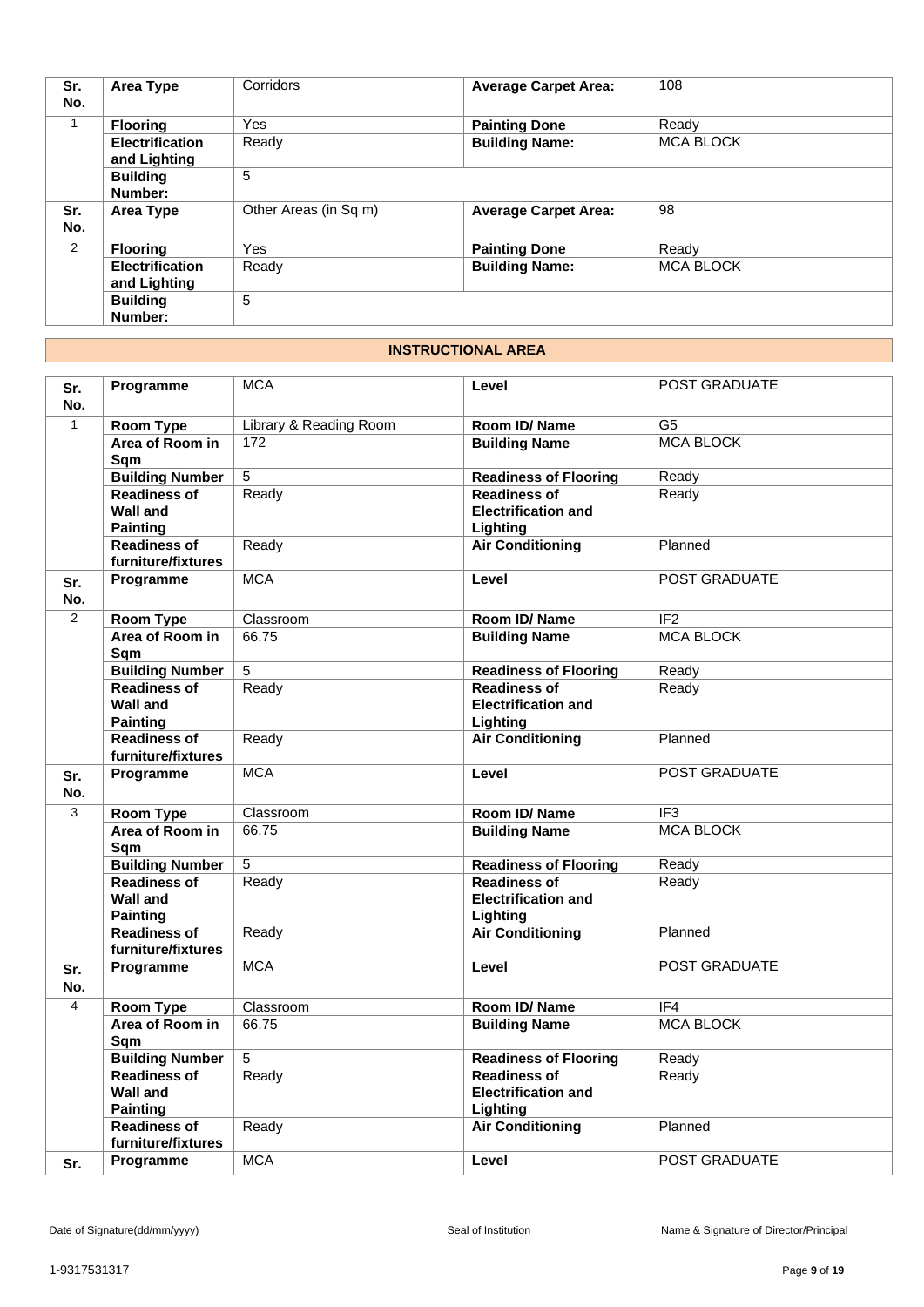| No.            |                                                           |                            |                                                               |                  |
|----------------|-----------------------------------------------------------|----------------------------|---------------------------------------------------------------|------------------|
| $\overline{5}$ | <b>Room Type</b>                                          | <b>Tutorial Room</b>       | Room ID/Name                                                  | IF <sub>5</sub>  |
|                | Area of Room in<br>Sqm                                    | 55.75                      | <b>Building Name</b>                                          | <b>MCA BLOCK</b> |
|                | <b>Building Number</b>                                    | $\overline{5}$             | <b>Readiness of Flooring</b>                                  | Ready            |
|                | <b>Readiness of</b><br><b>Wall and</b><br><b>Painting</b> | Ready                      | <b>Readiness of</b><br><b>Electrification and</b><br>Lighting | Ready            |
|                | <b>Readiness of</b><br>furniture/fixtures                 | Ready                      | <b>Air Conditioning</b>                                       | Planned          |
| Sr.<br>No.     | Programme                                                 | <b>MCA</b>                 | Level                                                         | POST GRADUATE    |
| 6              | Room Type                                                 | Seminar Hall               | Room ID/ Name                                                 | IF <sub>6</sub>  |
|                | Area of Room in<br>Sqm                                    | 183                        | <b>Building Name</b>                                          | <b>MCA BLOCK</b> |
|                | <b>Building Number</b>                                    | $\overline{5}$             | <b>Readiness of Flooring</b>                                  | Ready            |
|                | <b>Readiness of</b><br><b>Wall and</b><br><b>Painting</b> | Ready                      | <b>Readiness of</b><br><b>Electrification and</b><br>Lighting | Ready            |
|                | <b>Readiness of</b><br>furniture/fixtures                 | Ready                      | <b>Air Conditioning</b>                                       | Available        |
| Sr.<br>No.     | Programme                                                 | <b>MCA</b>                 | Level                                                         | POST GRADUATE    |
| $\overline{7}$ | Room Type                                                 | Computer Laboratory        | Room ID/Name                                                  | IF <sub>8</sub>  |
|                | Area of Room in<br>Sqm                                    | 105.47                     | <b>Building Name</b>                                          | <b>MCA BLOCK</b> |
|                | <b>Building Number</b>                                    | $\overline{5}$             | <b>Readiness of Flooring</b>                                  | Ready            |
|                | <b>Readiness of</b><br><b>Wall and</b><br><b>Painting</b> | Ready                      | <b>Readiness of</b><br><b>Electrification and</b><br>Lighting | Ready            |
|                | <b>Readiness of</b><br>furniture/fixtures                 | Ready                      | <b>Air Conditioning</b>                                       | Available        |
| Sr.<br>No.     | Programme                                                 | <b>MCA</b>                 | Level                                                         | POST GRADUATE    |
| 8              | <b>Room Type</b>                                          | <b>Computer Laboratory</b> | Room ID/Name                                                  | IIF6             |
|                | Area of Room in<br>Sqm                                    | 183                        | <b>Building Name</b>                                          | <b>MCA BLOCK</b> |
|                | <b>Building Number</b>                                    | 5                          | <b>Readiness of Flooring</b>                                  | Ready            |
|                | <b>Readiness of</b><br>Wall and<br><b>Painting</b>        | Ready                      | <b>Readiness of</b><br><b>Electrification and</b><br>Lighting | Ready            |
|                | <b>Readiness of</b><br>furniture/fixtures                 | Ready                      | <b>Air Conditioning</b>                                       | Available        |
| Sr.<br>No.     | Programme                                                 | <b>MCA</b>                 | Level                                                         | POST GRADUATE    |
| $\overline{9}$ | Room Type                                                 | <b>Computer Laboratory</b> | Room ID/Name                                                  | JAVA A           |
|                | Area of Room in<br>Sqm                                    | 105.47                     | <b>Building Name</b>                                          | <b>MCA BLOCK</b> |
|                | <b>Building Number</b>                                    | 5                          | <b>Readiness of Flooring</b>                                  | Ready            |
|                | <b>Readiness of</b><br><b>Wall and</b><br><b>Painting</b> | Ready                      | <b>Readiness of</b><br><b>Electrification and</b><br>Lighting | Ready            |
|                | <b>Readiness of</b><br>furniture/fixtures                 | Ready                      | <b>Air Conditioning</b>                                       | Available        |
| Sr.<br>No.     | Programme                                                 | <b>MCA</b>                 | Level                                                         | POST GRADUATE    |
| 10             | <b>Room Type</b>                                          | Classroom                  | Room ID/Name                                                  | MCA <sub>2</sub> |
|                | Area of Room in<br>Sqm                                    | 66.5                       | <b>Building Name</b>                                          | <b>MCA BLOC</b>  |
|                | <b>Building Number</b>                                    | $\overline{5}$             | <b>Readiness of Flooring</b>                                  | Ready            |
|                | <b>Readiness of</b><br><b>Wall and</b>                    | Ready                      | <b>Readiness of</b><br><b>Electrification and</b>             | Ready            |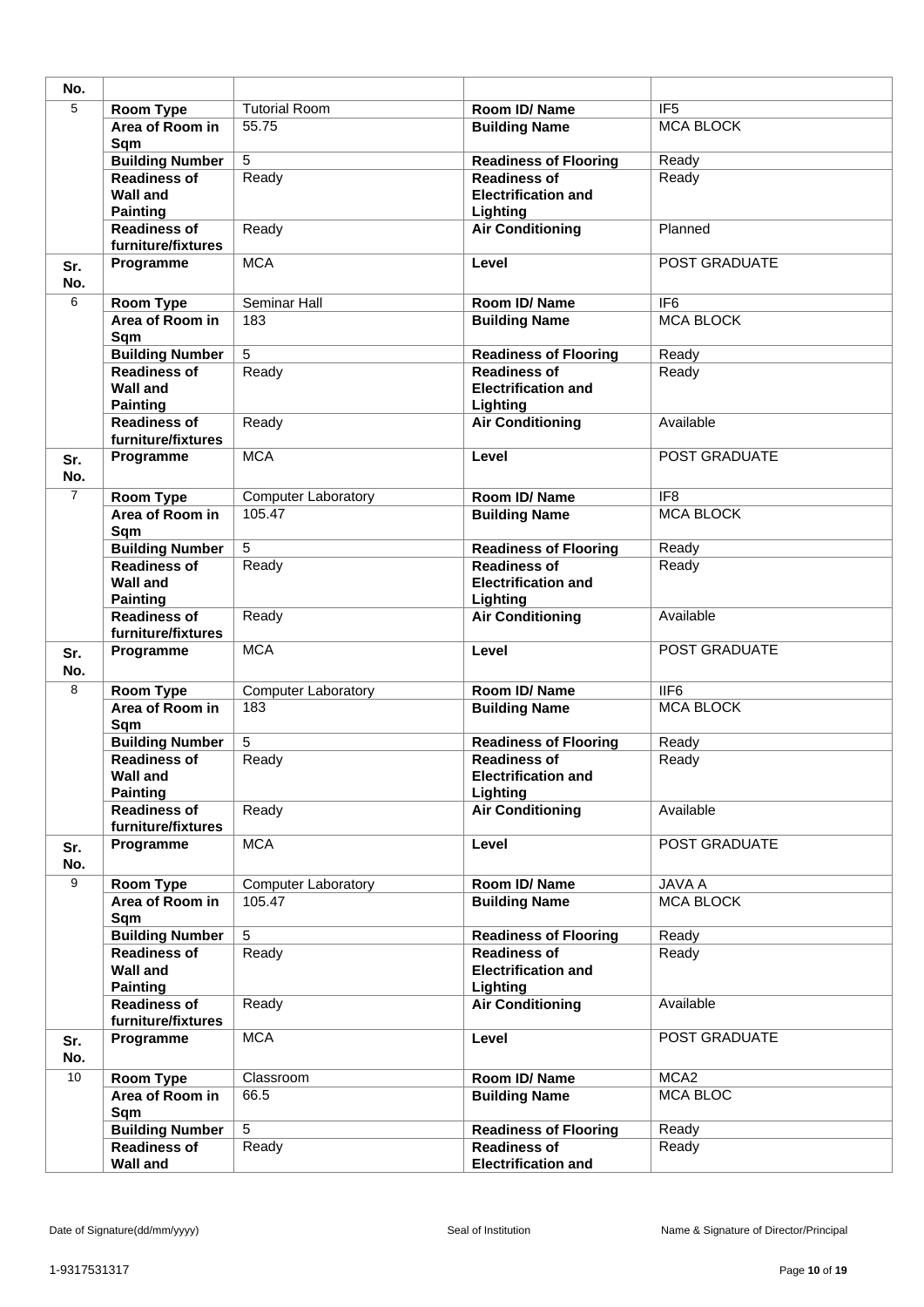|            | <b>Painting</b>                                           |                      | Lighting                                                      |                   |
|------------|-----------------------------------------------------------|----------------------|---------------------------------------------------------------|-------------------|
|            | <b>Readiness of</b>                                       | Ready                | <b>Air Conditioning</b>                                       | Not Available     |
|            | furniture/fixtures                                        |                      |                                                               |                   |
| Sr.<br>No. | Programme                                                 | <b>MCA</b>           | Level                                                         | POST GRADUATE     |
| 11         | <b>Room Type</b>                                          | Classroom            | Room ID/Name                                                  | MCA3              |
|            | Area of Room in<br>Sqm                                    | 66.5                 | <b>Building Name</b>                                          | <b>MCA BLOCK</b>  |
|            | <b>Building Number</b>                                    | 5                    | <b>Readiness of Flooring</b>                                  | Ready             |
|            | <b>Readiness of</b>                                       | Ready                | <b>Readiness of</b>                                           | Ready             |
|            | <b>Wall and</b><br><b>Painting</b>                        |                      | <b>Electrification and</b><br>Lighting                        |                   |
|            | <b>Readiness of</b><br>furniture/fixtures                 | Ready                | <b>Air Conditioning</b>                                       | Not Available     |
| Sr.<br>No. | Programme                                                 | <b>MCA</b>           | Level                                                         | POST GRADUATE     |
| 12         | <b>Room Type</b>                                          | <b>Tutorial Room</b> | Room ID/Name                                                  | MCA <sub>5</sub>  |
|            | Area of Room in<br>Sqm                                    | 60.5                 | <b>Building Name</b>                                          | <b>MCA BLOCK</b>  |
|            | <b>Building Number</b>                                    | 5                    | <b>Readiness of Flooring</b>                                  | Ready             |
|            | <b>Readiness of</b><br><b>Wall and</b><br><b>Painting</b> | Ready                | <b>Readiness of</b><br><b>Electrification and</b><br>Lighting | Ready             |
|            | <b>Readiness of</b><br>furniture/fixtures                 | Ready                | <b>Air Conditioning</b>                                       | Not Available     |
| Sr.<br>No. | Programme                                                 | <b>MCA</b>           | Level                                                         | POST GRADUATE     |
| 13         | <b>Room Type</b>                                          | Seminar Hall         | Room ID/Name                                                  | MCA7              |
|            | Area of Room in<br>Sqm                                    | 183                  | <b>Building Name</b>                                          | <b>MAIN BLOCK</b> |
|            | <b>Building Number</b>                                    | $\mathbf{1}$         | <b>Readiness of Flooring</b>                                  | Ready             |
|            | <b>Readiness of</b><br><b>Wall and</b><br><b>Painting</b> | Ready                | <b>Readiness of</b><br><b>Electrification and</b><br>Lighting | Ready             |
|            | <b>Readiness of</b><br>furniture/fixtures                 | Ready                | <b>Air Conditioning</b>                                       | Available         |
| Sr.<br>No. | Programme                                                 | <b>MCA</b>           | Level                                                         | POST GRADUATE     |
| 14         | Room Type                                                 | Laboratory           | Room ID/Name                                                  | PL LAB            |
|            | Area of Room in<br>Sqm                                    | 105.47               | <b>Building Name</b>                                          | MCA BLOCK         |
|            | <b>Building Number</b>                                    | $\overline{5}$       | <b>Readiness of Flooring</b>                                  | Ready             |
|            | <b>Readiness of</b><br><b>Wall and</b><br><b>Painting</b> | Ready                | <b>Readiness of</b><br><b>Electrification and</b><br>Lighting | Ready             |
|            | <b>Readiness of</b><br>furniture/fixtures                 | Ready                | <b>Air Conditioning</b>                                       | Available         |
| Sr.<br>No. | Programme                                                 | <b>MCA</b>           | Level                                                         | POST GRADUATE     |
| 15         | Room Type                                                 | Research Laboratory  | Room ID/Name                                                  | <b>RL</b>         |
|            | Area of Room in<br>Sqm                                    | 72.5                 | <b>Building Name</b>                                          | <b>MAIN BLOCK</b> |
|            | <b>Building Number</b>                                    | $\mathbf{1}$         | <b>Readiness of Flooring</b>                                  | Ready             |
|            | <b>Readiness of</b><br><b>Wall and</b><br><b>Painting</b> | Ready                | <b>Readiness of</b><br><b>Electrification and</b><br>Lighting | Ready             |
|            | <b>Readiness of</b><br>furniture/fixtures                 | Ready                | <b>Air Conditioning</b>                                       | Available         |
| Sr.<br>No. | Programme                                                 | <b>MCA</b>           | Level                                                         | POST GRADUATE     |
| 16         | <b>Room Type</b>                                          | Laboratory           | Room ID/Name                                                  | <b>UNIXLA</b>     |
|            | Area of Room in                                           | 77.53                | <b>Building Name</b>                                          | <b>MCA BLOCK</b>  |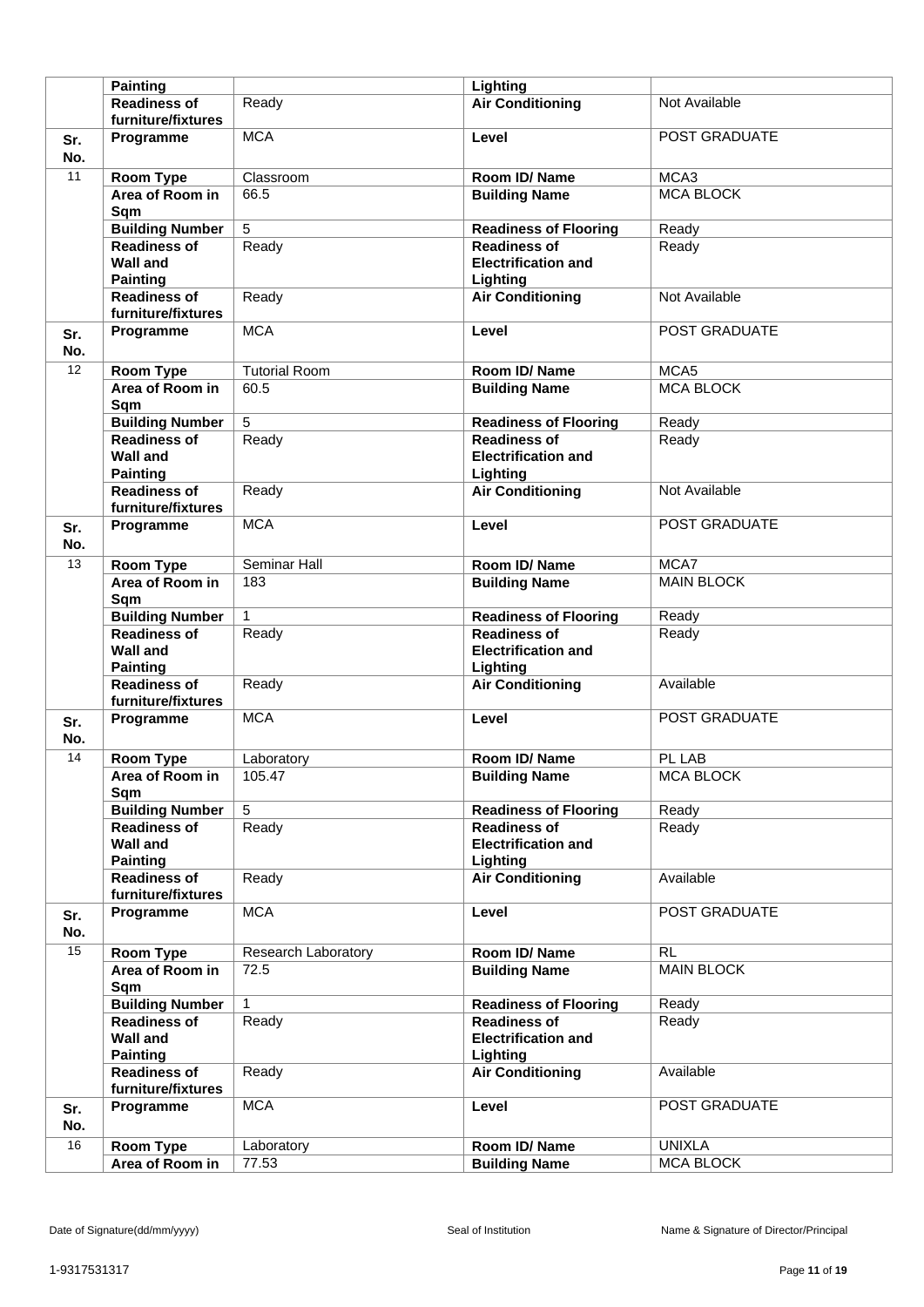| Sam                    |       |                              |           |
|------------------------|-------|------------------------------|-----------|
| <b>Building Number</b> | 5     | <b>Readiness of Flooring</b> | Ready     |
| <b>Readiness of</b>    | Ready | <b>Readiness of</b>          | Ready     |
| Wall and               |       | <b>Electrification and</b>   |           |
| <b>Painting</b>        |       | Lighting                     |           |
| <b>Readiness of</b>    | Ready | <b>Air Conditioning</b>      | Available |
| furniture/fixtures     |       |                              |           |

# **INSTRUCTIONAL AREA** – **COMMON FACILITIES**

| Sr.<br>No. | Room Type:                                                | <b>Computer Center</b> | Room ID/ Name:                                                | CC <sub>1</sub> |
|------------|-----------------------------------------------------------|------------------------|---------------------------------------------------------------|-----------------|
| 1          | Area of Room in<br>Sqm:                                   | 150                    | <b>Readiness of Flooring:</b>                                 | Ready           |
|            | <b>Readiness of</b><br><b>Wall and</b><br><b>Painting</b> | Ready                  | <b>Readiness of</b><br><b>Electrification and</b><br>Lighting | Ready           |
|            | <b>Readiness of</b><br>furniture/fixtures                 | Ready                  | <b>Air Conditioning</b>                                       | Available       |
|            | <b>Building Name</b>                                      | DR V.V BLOCK           | <b>Building Number:</b>                                       | 4               |
| Sr.<br>No. | Room Type:                                                | Library&Reading Room   | Room ID/ Name:                                                | G <sub>5</sub>  |
| 2          | Area of Room in<br>Sqm:                                   | 172                    | <b>Readiness of Flooring:</b>                                 | Ready           |
|            | <b>Readiness of</b><br><b>Wall and</b><br><b>Painting</b> | Ready                  | <b>Readiness of</b><br><b>Electrification and</b><br>Lighting | Ready           |
|            | <b>Readiness of</b><br>furniture/fixtures                 | Ready                  | <b>Air Conditioning</b>                                       | Planned         |
|            | <b>Building Name</b>                                      | <b>LIBRARY</b>         | <b>Building Number:</b>                                       | $\overline{7}$  |

# **HOSTEL FACILITIES**

| Sr.<br>No. | <b>Whether Hostel</b><br>facility<br>Available(Y/N)? | Yes               | Girl's Hostel (Y/N):         | Yes |
|------------|------------------------------------------------------|-------------------|------------------------------|-----|
|            | No. of Rooms:                                        | 204               | <b>Hostel Capacity:</b>      | 700 |
|            | <b>Boy's Hostel:</b>                                 |                   | No. of Rooms for Boys?       |     |
|            | <b>Total Capacity:</b>                               | 700               | <b>Apply for Site Change</b> | No  |
|            | Location                                             | Within the Campus | <b>Hostel Facility</b>       |     |

#### **COMPUTATIONAL FACILITIES**

| <b>PCs/Laptop exclusively</b><br>available to students:  | 150 | PCs/Laptop available in<br>Library:                | 3              |
|----------------------------------------------------------|-----|----------------------------------------------------|----------------|
| PCs/Laptop available in<br><b>Administrative Office:</b> | 5   | PCs/Laptop available to<br><b>Faculty Members:</b> | $\overline{4}$ |
| Number of PCs/Laptop in<br>language lab:                 | 60  | Internet Bandwidth in<br>Mbps:                     | 65             |
| <b>Number of Legal</b><br><b>Application software:</b>   | 20  | <b>Printers available to</b><br>student:           | 20             |
| <b>Number of A1 Size Color</b><br><b>Printers:</b>       |     | <b>Number of Legal System</b><br>software:         | 3              |
| <b>Number of Open Source</b><br><b>Software</b>          | 50  | <b>Number of Proprietary</b>                       | $\overline{2}$ |

| <b>SOLAR PANEL INSTALLATION DETAILS</b> |        |                            |       |  |
|-----------------------------------------|--------|----------------------------|-------|--|
| <b>Total land available</b>             | 4.6    | No. of buildings with roof |       |  |
| $(Sqm)$ :                               |        | tops:                      |       |  |
| Land available for placing              | 371.79 | <b>Annual electricity</b>  | 45880 |  |
| solar photovoltaic panels               |        | consumption No. of units   |       |  |
| $(Sqm)$ :                               |        | during 2020-21:            |       |  |
| Total approximate roof-                 | 448.72 | Average rate per unit      | 10    |  |
| top area available for                  |        | paid during 2020-21 (Rs. / |       |  |
| placing solar                           |        | unit):                     |       |  |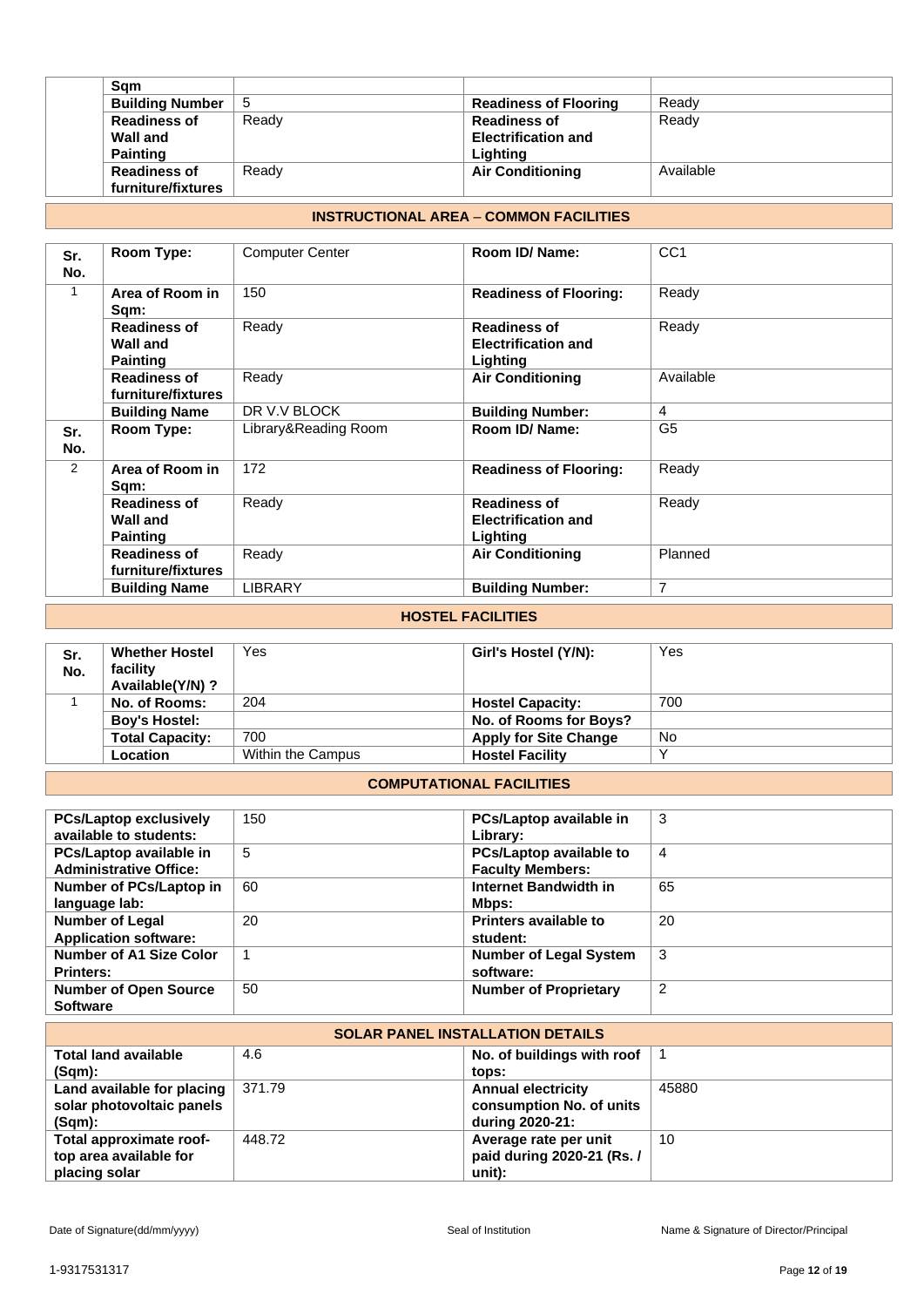| photovoltaic panel (Sqm):    |       |                              |                    |
|------------------------------|-------|------------------------------|--------------------|
| <b>Renewable Energy Type</b> | Solar | Remarks:                     | Data Not Available |
| Whether a policy has         |       | <b>Renewable Energy used</b> |                    |
| been adopted to use only     |       | at present (if any):         | Yes                |
| <b>LED lamps:</b>            |       |                              |                    |

#### **ODL INFRASTRUCTURE**

Data not entered by Institution

#### **OL INFRASTRUCTURE**

Data not entered by Institution

# **OMBUDSMAN & ANTI-RAGGING**

| <b>ANTI-RAGGING</b> |                                                                            |               |  |  |
|---------------------|----------------------------------------------------------------------------|---------------|--|--|
| S.No.               | <b>Particulars</b>                                                         | <b>Status</b> |  |  |
| 1.                  | Constitution of Anti-Ragging Committee (will be set automatically after    | Yes           |  |  |
|                     | adding Anti-Ragging Committee details ):                                   |               |  |  |
| 2.                  | Constitution of Anti-Ragging Squad (will be set automatically after adding | Yes           |  |  |
|                     | <b>Anti-Ragging Squad details)</b>                                         |               |  |  |
| 3.                  | <b>Affidavit obtained from all Students:</b>                               | Yes           |  |  |
| 4.                  | Affidavit obtained from parents of all the students:                       | Yes           |  |  |
| 5.                  | Affidavit obtained from students staying in Hostel:                        | Yes           |  |  |
| 6.                  | Affidavit obtained from parents of students staying in Hostel:             | Yes           |  |  |
| 7.                  | <b>Appointment of Counselors:</b>                                          | Yes           |  |  |

## **ANTI-RAGGING COMMITTEE DETAILS**

| Sr. | <b>Committee Type:</b> | Anti-Ragging Squad       | <b>Appointment Order</b> | REF NO <sub>12</sub>     |
|-----|------------------------|--------------------------|--------------------------|--------------------------|
| No. |                        |                          | <b>Reference Number:</b> |                          |
|     | Date of Appointment:   | 03/07/2017               | Name of the              | V.ALAMELU MANGAYARKARASI |
|     |                        |                          | <b>Committee Member:</b> |                          |
|     | <b>Profession:</b>     | ASSISTANT PROFESSOR      | <b>Associated With:</b>  |                          |
|     | <b>Mobile Number:</b>  | 7708216656               | <b>Email Address:</b>    | vsalamu@gmail.com        |
| Sr. | <b>Committee Type:</b> | Anti-Ragging Committee   | <b>Appointment Order</b> | <b>REF. NO.12</b>        |
| No. |                        |                          | <b>Reference Number:</b> |                          |
| 2   | Date of Appointment:   | 01/01/2012               | Name of the              | U. Gayathri              |
|     |                        |                          | <b>Committee Member:</b> |                          |
|     | <b>Profession:</b>     | Asst. Professor          | <b>Associated With:</b>  |                          |
|     | <b>Mobile Number:</b>  | 9487294430               | <b>Email Address:</b>    | stet_wc@yahoo.com        |
| Sr. | <b>Committee Type:</b> | Anti-Ragging Committee   | <b>Appointment Order</b> | <b>REF. NO.12</b>        |
| No. |                        |                          | <b>Reference Number:</b> |                          |
| 3   | Date of Appointment:   | 01/01/2012               | Name of the              | V.Geetha                 |
|     |                        |                          | <b>Committee Member:</b> |                          |
|     | <b>Profession:</b>     | Asst.Professor           | <b>Associated With:</b>  |                          |
|     | <b>Mobile Number:</b>  | 9626010931               | <b>Email Address:</b>    | kkmannaig@gmail.com      |
| Sr. | <b>Committee Type:</b> | Anti-Ragging Committee   | <b>Appointment Order</b> | <b>REF. NO.12</b>        |
| No. |                        |                          | <b>Reference Number:</b> |                          |
| 4   | Date of Appointment:   | 01/01/2012               | Name of the              | G.Pushpa                 |
|     |                        |                          | <b>Committee Member:</b> |                          |
|     | <b>Profession:</b>     | <b>Physical Director</b> | <b>Associated With:</b>  |                          |
|     | <b>Mobile Number:</b>  | 8903909983               | <b>Email Address:</b>    | sujavolley@gmail.com     |

# **INTERNAL COMPLAINT COMMITTEE (ICC) DETAILS**

| Sr. No. | <b>Committee Type:</b>       | <b>COMPLAINT</b><br><b>COMMITTEE</b> | <b>Appointment Order</b><br><b>Reference Number:</b> | STET-ICC\2018\002               |
|---------|------------------------------|--------------------------------------|------------------------------------------------------|---------------------------------|
|         | Date of Appointment:         | 20/04/2018                           | Name of the Committee<br>Member:                     | Dr.V.ALAMELU<br>MANGAYARKARASI  |
|         | <b>Profession:</b>           | MEMBER                               | <b>Associated With:</b>                              | <b>Bharathidasan University</b> |
|         | <b>Mobile Number:</b>        | 7708216656                           | <b>Email Address:</b>                                | vsalamu@gmail.com               |
|         | <b>Committee Designation</b> | <b>ASSOCIATE</b><br><b>PROFESSOR</b> | <b>Committee Gender</b>                              | Female                          |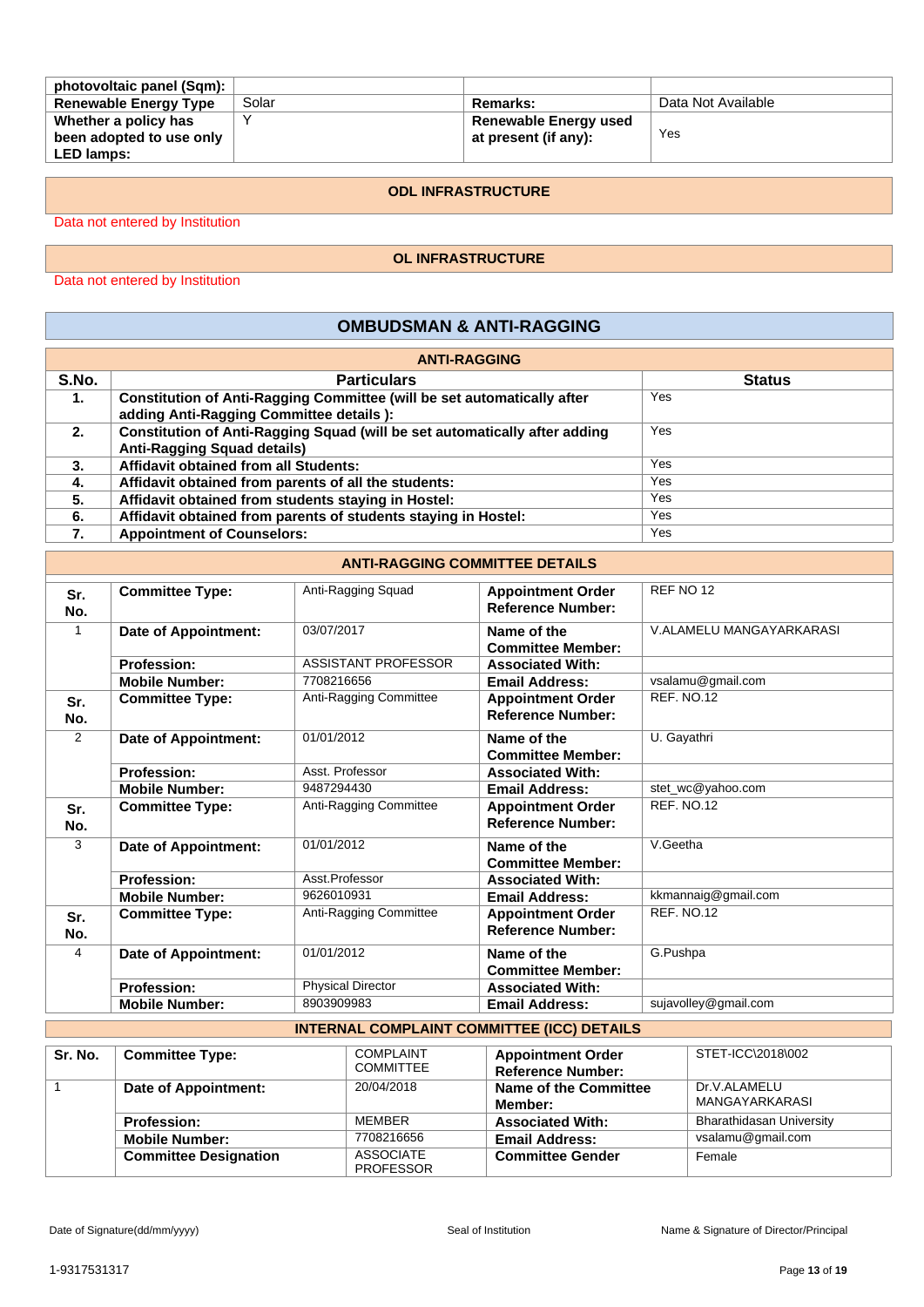| Sr. No.        | <b>Committee Type:</b>       | <b>COMPLAINT</b><br><b>COMMITTEE</b>  | <b>Appointment Order</b><br><b>Reference Number:</b> | STET-ICC\2018\004               |
|----------------|------------------------------|---------------------------------------|------------------------------------------------------|---------------------------------|
| 2              | <b>Date of Appointment:</b>  | 20/04/2018                            | <b>Name of the Committee</b><br>Member:              | Dr.K.BHARATHIPRIYA              |
|                | <b>Profession:</b>           | <b>MEMBER</b>                         | <b>Associated With:</b>                              | <b>Bharathidasan University</b> |
|                | <b>Mobile Number:</b>        | 8778343855                            | <b>Email Address:</b>                                | bhrathikyen1985@gmail.com       |
|                | <b>Committee Designation</b> | <b>TEACHING</b><br><b>FACULTY</b>     | <b>Committee Gender</b>                              | Female                          |
| Sr. No.        | <b>Committee Type:</b>       | <b>COMPLAINT</b><br><b>COMMITTEE</b>  | <b>Appointment Order</b><br><b>Reference Number:</b> | STET-ICC\2018\001               |
| 3              | <b>Date of Appointment:</b>  | 20/04/2018                            | <b>Name of the Committee</b><br>Member:              | MISS.S.SELVAMUTHUKUMARI         |
|                | <b>Profession:</b>           | <b>CHAIR PERSON</b>                   | <b>Associated With:</b>                              | <b>Bharathidasan University</b> |
|                | <b>Mobile Number:</b>        | 8754145860                            | <b>Email Address:</b>                                | selvamuthukumarisubramaniyan    |
|                |                              |                                       |                                                      | @gmail.com                      |
|                | <b>Committee Designation</b> | <b>HOD</b>                            | <b>Committee Gender</b>                              | Female                          |
| Sr. No.        | <b>Committee Type:</b>       | <b>COMPLAINT</b><br><b>COMMITTEE</b>  | <b>Appointment Order</b><br><b>Reference Number:</b> | STET-ICC\2018\003               |
| 4              | <b>Date of Appointment:</b>  | 20/04/2018                            | <b>Name of the Committee</b><br>Member:              | Dr.L.MALATHY                    |
|                | <b>Profession:</b>           | <b>MEMBER</b>                         | <b>Associated With:</b>                              | <b>Bharathidasan University</b> |
|                | <b>Mobile Number:</b>        | 9626540274                            | <b>Email Address:</b>                                | malathylenin@gmail.com          |
|                | <b>Committee Designation</b> | <b>TEACHING</b><br><b>FACULTY</b>     | <b>Committee Gender</b>                              | Female                          |
| Sr. No.        | <b>Committee Type:</b>       | <b>COMPLAINT</b><br><b>COMMITTEE</b>  | <b>Appointment Order</b><br><b>Reference Number:</b> | STET-ICC\2018\005               |
| 5              | <b>Date of Appointment:</b>  | 20/04/2018                            | <b>Name of the Committee</b><br>Member:              | MISS.V.DHARSHINI                |
|                | <b>Profession:</b>           | <b>STUDENT</b>                        | <b>Associated With:</b>                              | <b>Bharathidasan University</b> |
|                | <b>Mobile Number:</b>        | 9994526505                            | <b>Email Address:</b>                                | dharshinivairakkannu@gmail.co   |
|                |                              |                                       |                                                      | m                               |
|                | <b>Committee Designation</b> | <b>STUDENT</b>                        | <b>Committee Gender</b>                              | Female                          |
| Sr. No.        | <b>Committee Type:</b>       | <b>COMPLAINT</b><br><b>COMMITTEE</b>  | <b>Appointment Order</b>                             | STET-ICC\2018\006               |
| 6              |                              | 20/04/2018                            | <b>Reference Number:</b>                             | Ms.T.VIJAYAKUMARI               |
|                | <b>Date of Appointment:</b>  |                                       | <b>Name of the Committee</b><br>Member:              |                                 |
|                | <b>Profession:</b>           | <b>MEMBER</b>                         | <b>Associated With:</b>                              | <b>Bharathidasan University</b> |
|                | <b>Mobile Number:</b>        | 7339399970                            | <b>Email Address:</b>                                | tamilvijikumaresh@gmail.com     |
|                | <b>Committee Designation</b> | <b>NON TEACHING</b><br><b>FACULTY</b> | <b>Committee Gender</b>                              | Female                          |
| Sr. No.        | <b>Committee Type:</b>       | <b>COMPLAINT</b><br><b>COMMITTEE</b>  | <b>Appointment Order</b><br><b>Reference Number:</b> | STET-ICC\2018\007               |
| $\overline{7}$ | Date of Appointment:         | 20/04/2018                            | <b>Name of the Committee</b>                         | MS.K.JOTHI                      |
|                | <b>Profession:</b>           | <b>MEMBER</b>                         | Member:<br><b>Associated With:</b>                   | <b>Bharathidasan University</b> |
|                | <b>Mobile Number:</b>        | 6385413830                            | <b>Email Address:</b>                                | stetmca12@gmail.com             |
|                | <b>Committee Designation</b> | <b>NON TEACHING</b>                   | <b>Committee Gender</b>                              | Female                          |
|                |                              | <b>FACULTY</b>                        |                                                      |                                 |
| Sr. No.        | <b>Committee Type:</b>       | <b>COMPLAINT</b><br><b>COMMITTEE</b>  | <b>Appointment Order</b><br><b>Reference Number:</b> | STET-ICC\2018\008               |
| 8              | <b>Date of Appointment:</b>  | 02/01/2021                            | <b>Name of the Committee</b><br>Member:              | Ms.N.MAHALAKSHMI                |
|                | <b>Profession:</b>           | <b>STUDENT</b>                        | <b>Associated With:</b>                              | <b>Bharathidasan University</b> |
|                | <b>Mobile Number:</b>        | 6385644934                            | <b>Email Address:</b>                                | maha@gmail.com                  |
|                | <b>Committee Designation</b> | <b>STUDENT</b>                        | <b>Committee Gender</b>                              | Female                          |
| Sr. No.        | <b>Committee Type:</b>       | <b>COMPLAINT</b><br><b>COMMITTEE</b>  | <b>Appointment Order</b><br><b>Reference Number:</b> | STET-ICC\2021\008               |
| 9              | Date of Appointment:         | 02/01/2021                            | <b>Name of the Committee</b><br>Member:              | S.Kalaivani                     |
|                | <b>Profession:</b>           | <b>STUDENT</b>                        | <b>Associated With:</b>                              | <b>Bharathidasan University</b> |
|                | <b>Mobile Number:</b>        | 8825611012                            | <b>Email Address:</b>                                | kalaisub29@gmail.com            |
|                | <b>Committee Designation</b> | <b>STUDENT</b>                        | <b>Committee Gender</b>                              | Female                          |
|                |                              |                                       |                                                      |                                 |
|                |                              | <b>SC/ST COMMITTEE DETAILS</b>        |                                                      |                                 |
| Sr. No.        | <b>Committee Type:</b>       | <b>SC/SC COMMITTEE</b>                | <b>Appointment Order</b>                             | STET-SC\2019\001                |

**Reference Number:**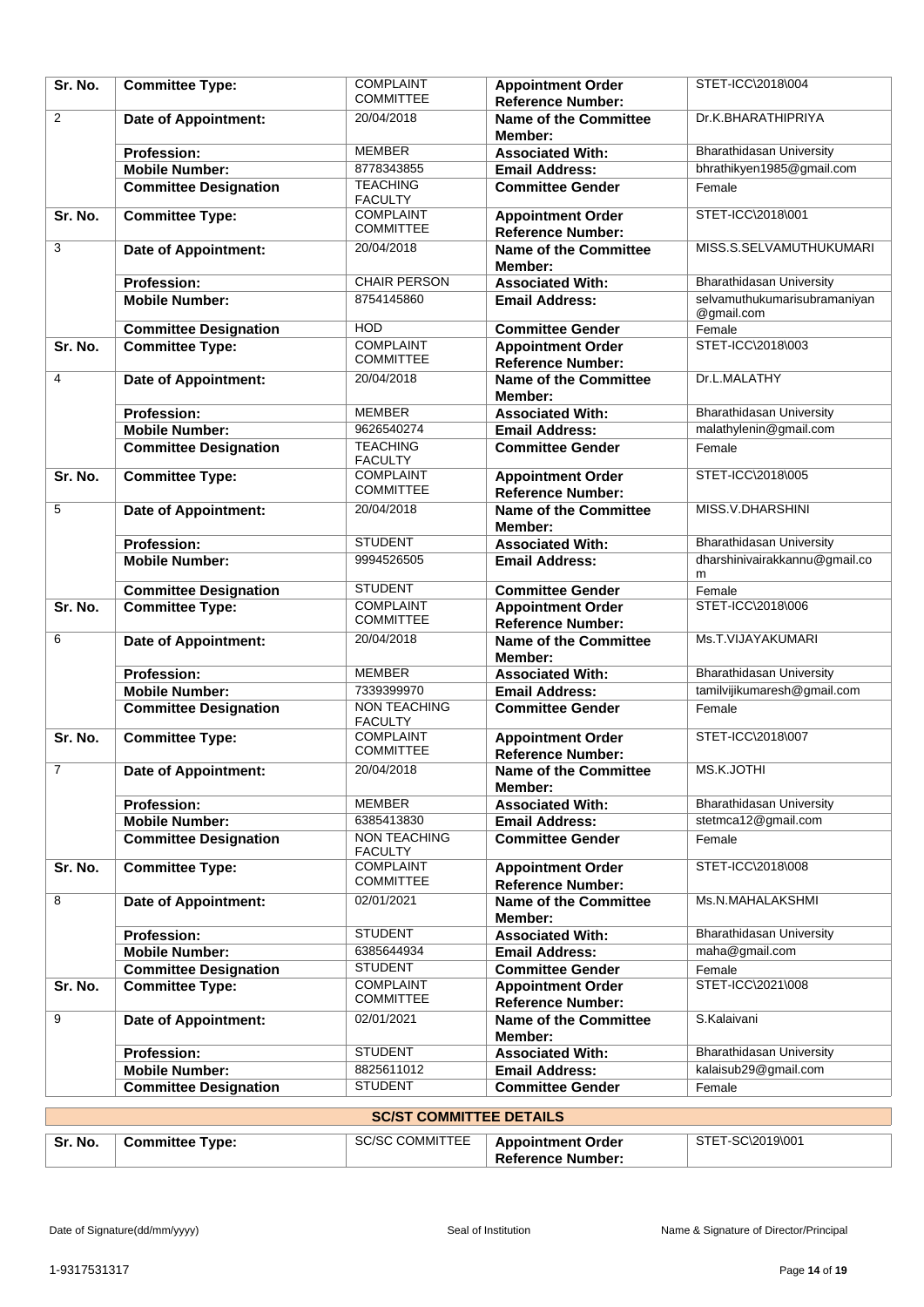| $\mathbf{1}$ | <b>Date of Appointment:</b>   | 06/06/2019              | Name of the Committee<br>Member:                     | S.Thazhkulali                   |
|--------------|-------------------------------|-------------------------|------------------------------------------------------|---------------------------------|
|              | <b>Profession:</b>            | Teaching faculty        | <b>Associated With:</b>                              | <b>Bharathidasan University</b> |
|              | <b>Mobile Number:</b>         | 9884698732              | <b>Email Address:</b>                                | stkulazi@gmail.com              |
|              | <b>Committee Designation:</b> |                         | <b>Committee Gender:</b>                             | Female                          |
|              | Caste:                        | <b>Sc</b>               | Gender:                                              | Female                          |
| Sr. No.      | <b>Committee Type:</b>        | <b>SC/SC COMMITTEE</b>  | <b>Appointment Order</b><br><b>Reference Number:</b> | STET-SC\2019\002                |
| 2            | Date of Appointment:          | 06/06/2019              | <b>Name of the Committee</b><br>Member:              | R.Rathi                         |
|              | <b>Profession:</b>            | <b>Teaching Faculty</b> | <b>Associated With:</b>                              | <b>Bharathidasan University</b> |
|              | <b>Mobile Number:</b>         | 9487662181              | <b>Email Address:</b>                                | rathirajafozil@gmail.com        |
|              | <b>Committee Designation:</b> |                         | <b>Committee Gender:</b>                             | Female                          |
|              | Caste:                        | Sc                      | Gender:                                              | Female                          |
| Sr. No.      | <b>Committee Type:</b>        | <b>SC/SC COMMITTEE</b>  | <b>Appointment Order</b><br><b>Reference Number:</b> | STET-SC\2019\003                |
| 3            | Date of Appointment:          | 06/06/2019              | Name of the Committee<br>Member:                     | J.Santhi                        |
|              | <b>Profession:</b>            | <b>Teaching Faculty</b> | <b>Associated With:</b>                              | <b>Bharathidasan University</b> |
|              | <b>Mobile Number:</b>         | 8668083292              | <b>Email Address:</b>                                | jshanthicom@gmail.com           |
|              | <b>Committee Designation:</b> |                         | <b>Committee Gender:</b>                             | Female                          |
|              | Caste:                        | Sc                      | Gender:                                              | Female                          |
| Sr. No.      | <b>Committee Type:</b>        | <b>SC/SC COMMITTEE</b>  | <b>Appointment Order</b><br><b>Reference Number:</b> | STET-SC\2019\004                |
| 4            | Date of Appointment:          | 06/06/2019              | <b>Name of the Committee</b><br>Member:              | K.Thillaiyadi valliammai        |
|              | <b>Profession:</b>            | Teaching Faculty        | <b>Associated With:</b>                              | <b>Bharathidasan University</b> |
|              | <b>Mobile Number:</b>         | 9344946066              | <b>Email Address:</b>                                | thillai.stet@gmail.com          |
|              | <b>Committee Designation:</b> |                         | <b>Committee Gender:</b>                             | Female                          |
|              | Caste:                        | <b>Sc</b>               | Gender:                                              | Female                          |
| Sr. No.      | <b>Committee Type:</b>        | <b>SC/SC COMMITTEE</b>  | <b>Appointment Order</b><br><b>Reference Number:</b> | STET-SC\2021\005                |
| 5            | Date of Appointment:          | 02/01/2021              | <b>Name of the Committee</b><br>Member:              | M.C.Reshma                      |
|              | <b>Profession:</b>            | Student                 | <b>Associated With:</b>                              | <b>Bharathidasan University</b> |
|              | <b>Mobile Number:</b>         | 9698617920              | <b>Email Address:</b>                                | reshmamc392000@gmail.com        |
|              | <b>Committee Designation:</b> |                         | <b>Committee Gender:</b>                             | Female                          |
|              | Caste:                        | Sc                      | Gender:                                              | Female                          |

# **STUDENT COUNSELLOR DETAILS**

| Sr. No. | <b>Committee Type:</b> | <b>COUNSELLOR</b><br><b>COMMITTEE</b> | <b>Appointment Order</b><br><b>Reference Number:</b> | STET-STC\2018\001    |
|---------|------------------------|---------------------------------------|------------------------------------------------------|----------------------|
|         | Date of Appointment:   | 19/07/2018                            | Name of the Committee<br>Member:                     | Dr.N.Umamaheswari    |
|         | <b>Profession:</b>     | Vice principal                        | <b>Associated With:</b>                              |                      |
|         | <b>Mobile Number:</b>  | 9942083056                            | <b>Email Address:</b>                                | umasamyamf@gmail.com |

|                                                                                                                                                       | <b>INSTITUTION-INDUSTRY CELL DETAILS</b> |                 |                                  |                        |  |
|-------------------------------------------------------------------------------------------------------------------------------------------------------|------------------------------------------|-----------------|----------------------------------|------------------------|--|
| <b>INDUSTRY</b><br>STET-IIC\2019\001<br>Sr. No.<br><b>Appointment Order</b><br><b>Committee Type:</b><br><b>COMMITTEE</b><br><b>Reference Number:</b> |                                          |                 |                                  |                        |  |
|                                                                                                                                                       | Date of Appointment:                     | 17/06/2019      | Name of the Committee<br>Member: | Dr.M.V.Srinath         |  |
|                                                                                                                                                       | <b>Profession:</b>                       | <b>Director</b> | <b>Associated With:</b>          |                        |  |
|                                                                                                                                                       | <b>Mobile Number:</b>                    | 9710944476      | <b>Email Address:</b>            | drsrinathcsr@gmail.com |  |

# **LIBRARY & FACILITIES**

#### **LIBRARY BOOKS**

| Sr. | Programme<br>-- | <b>MCA</b> | <b>Number of Tiles</b> | 3498 |
|-----|-----------------|------------|------------------------|------|
| No. |                 |            |                        |      |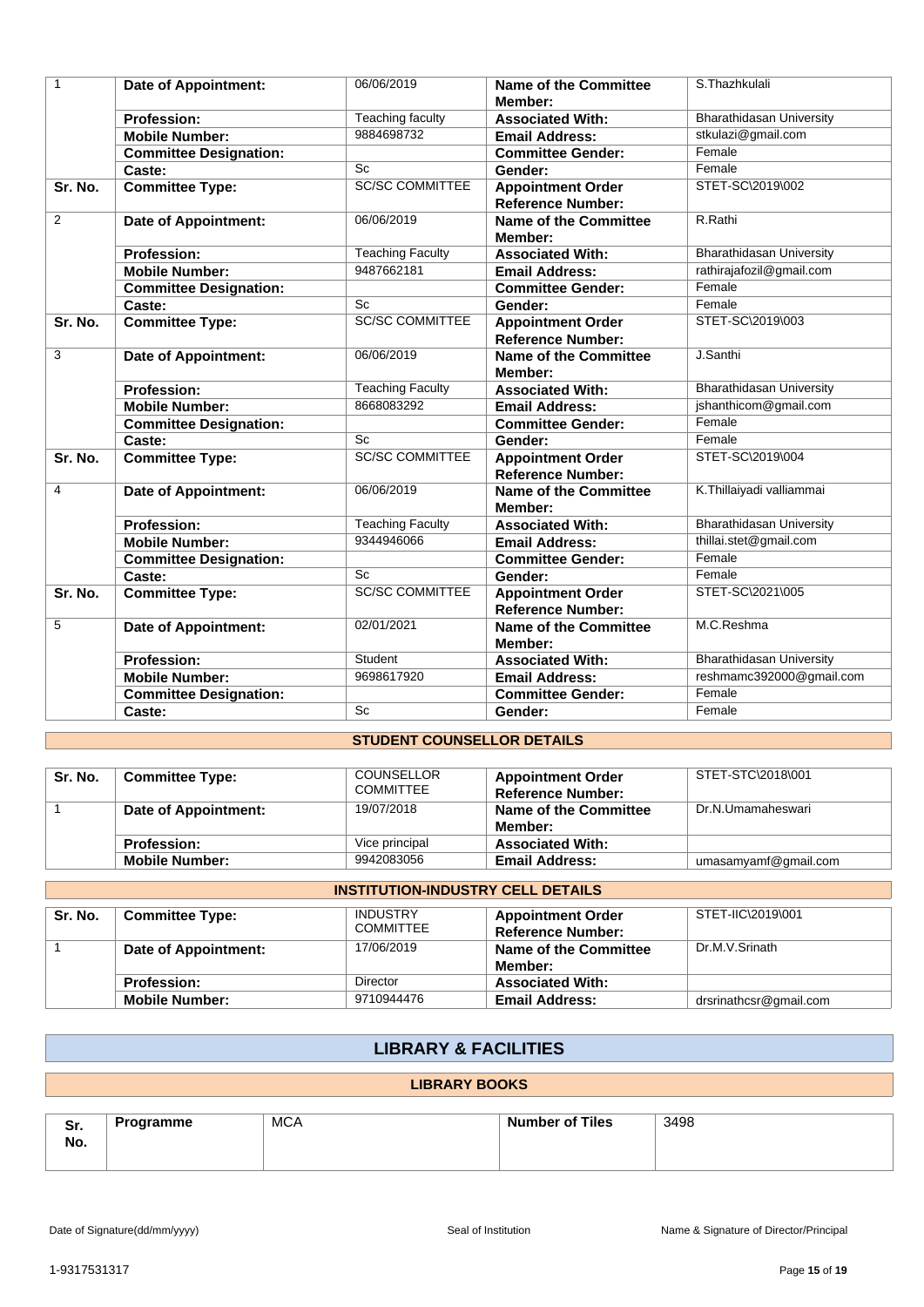| <b>Number of Volumes</b>                   | 9045 | <b>Number of Journals</b><br>published in India | 17       |
|--------------------------------------------|------|-------------------------------------------------|----------|
| Number of Journals<br>published at Abroad  | 12   | Number of eBook<br><b>Volumes-UG</b>            | 1500     |
| Number of eBook<br><b>Volumes-PG</b>       | 5000 | Number of eBook<br>Volumes-Diploma              | $\Omega$ |
| <b>Number of eBook</b><br><b>Titles-UG</b> | 500  | Number of eBook<br><b>Titles-PG</b>             | 900      |
| Number of eBook<br><b>Titles-Diploma</b>   | 0    |                                                 |          |

# **LIBRARY FACILITIES**

| Sr.<br>No. | <b>Working hours from</b><br>to                       | 9.30 A.M to 4.30 P.M | Reprographic<br><b>Facility</b>                   | Yes        |
|------------|-------------------------------------------------------|----------------------|---------------------------------------------------|------------|
|            | <b>Current Annual</b><br><b>Budget Rs.</b>            | 10000                | <b>Bar Code or RF Tab</b><br><b>Book handling</b> | Yes        |
|            | <b>Reading Room</b><br><b>Seating Capacity</b>        | 180                  | <b>Library Networking</b>                         | <b>YES</b> |
|            | Name of E Journal<br><b>Subscription</b><br>available | PRISM PUBLICATIONS   | <b>Library Management</b><br><b>Software</b>      | Yes        |
|            | Number of<br><b>Multimedia PCs</b>                    | 11                   | <b>Total Library Area in</b><br>Sqm               | 171.37     |

| <b>OTHER FACILITIES I</b>                                          |               |                                                             |               |                                                                         |               |  |
|--------------------------------------------------------------------|---------------|-------------------------------------------------------------|---------------|-------------------------------------------------------------------------|---------------|--|
| <b>Particulars</b>                                                 | <b>Status</b> | <b>Particulars</b>                                          | <b>Status</b> | <b>Particulars</b>                                                      | <b>Status</b> |  |
| <b>Potable Water</b><br><b>Supply</b>                              | Yes           | <b>Backup Electric Supply</b>                               | Yes           | <b>CCTV Security</b>                                                    | Yes           |  |
| <b>Barrier free</b><br><b>Environment</b>                          | Yes           | <b>Institution Web Site</b>                                 | Yes           | Insurance for<br><b>Students</b>                                        | Yes           |  |
| <b>General Insurance</b>                                           | Yes           | <b>All Weather Approach</b><br>(Motorized Road)             | Yes           | <b>Fire and Safety</b><br><b>Certificate</b>                            | Yes           |  |
| Post &<br><b>Banking/ATM</b>                                       | Yes           | <b>Projectors in Classrooms</b>                             | Yes           | <b>Medical &amp;</b><br><b>Counselling</b>                              | Yes           |  |
| <b>Staff Quarters</b>                                              | Yes           | <b>Public Announcement System</b>                           | Yes           | <b>Group Insurance</b><br>for Employees                                 | Yes           |  |
| <b>Electrical Grid</b><br><b>Power Supply</b><br><b>Connection</b> | Yes           | <b>Telecom &amp; FAX</b>                                    | Yes           | <b>Safety Provisions</b>                                                | Yes           |  |
| <b>Rain Water</b><br><b>Harvesting</b>                             | Yes           | <b>ERP Software</b>                                         | Yes           | <b>Transport Facility</b>                                               | Yes           |  |
| <b>First Aid</b>                                                   | Yes           | <b>Sewage Disposal System</b>                               | Yes           | <b>Appointment of</b><br><b>Student</b><br><b>Counselor</b>             | Yes           |  |
| <b>Sports Facilities</b>                                           | Yes           | <b>Innovation Cell/Club</b>                                 | Yes           | <b>Participation in</b><br>the National<br><b>Innovation</b><br>Ranking | Yes           |  |
| <b>Establishment of</b><br><b>Committee For</b><br><b>SC/ST</b>    | Yes           | <b>Vehicle Parking</b>                                      | Yes           | <b>Establishment of</b><br><b>Anti Ragging</b><br>Committee             | Yes           |  |
| Implementation of<br>examination<br>reforms                        | Yes           | <b>Auditorium</b>                                           | Yes           | Implementation of<br>teacher training<br>policy                         | Yes           |  |
| Institution-<br><b>Industry Cell</b>                               | Yes           | <b>Media Cell</b>                                           | Yes           | At least 5 MoUs<br>with Industries                                      | Yes           |  |
| <b>Intellectual</b><br><b>Property of Right</b><br>Cell            | Yes           | <b>Implementation of Startup</b><br><b>Policy</b>           | Yes           | <b>Internal Quality</b><br><b>Assurance Cell</b>                        | Yes           |  |
| Implementing<br><b>Food Safety and</b>                             | Yes           | <b>Applied for</b><br><b>Membership of National Digital</b> | Yes           | <b>Enter Membership</b><br><b>Number</b>                                | 2673          |  |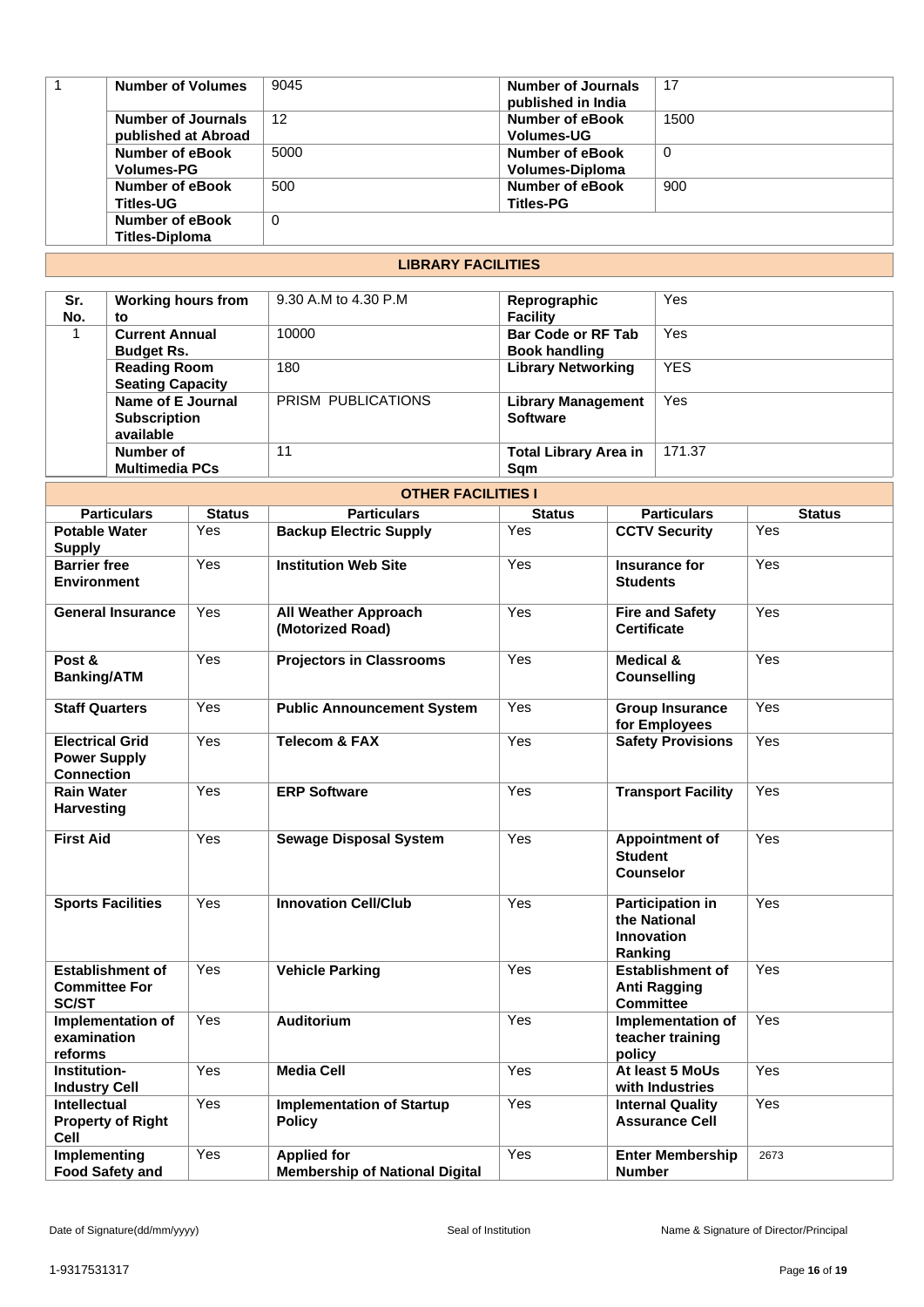| <b>Standard</b><br>Act.2006in the<br><b>Institution</b>                                                                                           |     | Library                                                                                              |     |                                                                                                        |     |
|---------------------------------------------------------------------------------------------------------------------------------------------------|-----|------------------------------------------------------------------------------------------------------|-----|--------------------------------------------------------------------------------------------------------|-----|
| <b>Participation in</b><br>the<br><b>National</b><br>Institutional<br>Ranking<br>Framework (NIRF)                                                 | No  | <b>Establishment of Online</b><br><b>Grievance Rederssal</b><br><b>Mechanism</b>                     | Yes | <b>Group Accident</b><br>Policy to be<br>provided by<br><b>Employees</b>                               | Yes |
| <b>Provision to watch</b><br><b>MOOCS Courses</b><br>through<br>Swayam                                                                            | Yes | Implementation of<br>the schemes announced by<br><b>Government of India</b>                          | Yes | <b>General Notice</b><br><b>Board and</b><br><b>Departmental</b><br><b>Notice Board</b>                | Yes |
| <b>Offering of Skill</b><br><b>Development</b><br><b>Courses Approved</b><br>by the Council                                                       | Yes | Implementation of mandatory<br>internship policy for Students                                        | Yes | <b>Establishment of</b><br><b>Internal</b><br>Complaint<br>Committee (ICC)<br><b>Committee</b>         | Yes |
| <b>Compliance of the</b><br><b>National Academic</b><br><b>Depository (NAD)</b><br>as per MHRD<br><b>Directives</b>                               | Yes | <b>Implementation of Unnat Bharat</b><br>Abhiyan/ Saansad Adarsh Gram<br>Yojana (SAGY)               | Yes | Installation of<br><b>Grid Connected</b><br><b>Solar</b><br><b>Rooftops/Power</b><br><b>Systems</b>    | Yes |
| Whether the<br><b>Institution has</b><br>implemented<br>Safety and<br><b>Security measures</b><br>in the Campus?                                  | Yes | <b>Fabrication Facility Laboratory</b><br>(FABLAB) Tinkering<br>Laboratory/ Innovation<br>Laboratory | Yes | <b>Digital Payment</b><br>for all Financial<br><b>Transactions</b><br>as per MHRD<br><b>Directives</b> | Yes |
| Whether your<br><b>Institution has</b><br>introduced online<br>Aadhar linked<br><b>Biometric</b><br>attendance for<br>regular faculty<br>members? | Yes | <b>Efforts to encourage Final Year</b><br>students to appear for GATE<br><b>Examination</b>          | Yes | In the classrooms<br>available, at least<br>ONE shall be a<br>smart Classroom<br>per Department        | Yes |

| <b>OTHER FACILITIES II</b> |                                                                                                                                                                                                       |               |  |
|----------------------------|-------------------------------------------------------------------------------------------------------------------------------------------------------------------------------------------------------|---------------|--|
| Sr. No.                    | <b>Particulars</b>                                                                                                                                                                                    | <b>Status</b> |  |
| 1.                         | Copies of AICTE Approvals (LOA and EOA of subsequent years) obtained since Inception of<br>Institution till date shall be placed in the Website of the Institution                                    | <b>Yes</b>    |  |
| 2.                         | Display Board within the premises as well as in the Website of the Institution Indicating the<br>Feedback Facility of Students and Faculty Members Available in the AICTE Web Portal                  | <b>Yes</b>    |  |
| 3.                         | Establishment of Grievance Redressal Committee in the Institution and Appointment of<br><b>OMBUDSMAN by the University</b>                                                                            | Yes           |  |
| 4.                         | Display of Course(s) and "Approved Intake" in the Institution at the entrance of the<br>Institution. Course(s) taken through duly recognized MOOCs shall be used as<br><b>Supplementary Course(s)</b> | Yes           |  |
| 5.                         | Availability of quality sanitary napkins through sanitary napkin vending machines and<br>ensuring safe and environment friendly disposal of used sanitary napkin                                      | Yes           |  |
| 6.                         | Display of information submitted to AICTE (including the accreditation status and Board of<br>Governors) along with mandatory disclosures in the Web site of the Institution                          | <b>Yes</b>    |  |
| 7.                         | Display of Course(s) and "Approved Intake" in the University at the entrance of the<br><b>University</b>                                                                                              | Yes           |  |

| <b>OTHER FACILITIES III</b> |                                                                                                                            |               |  |
|-----------------------------|----------------------------------------------------------------------------------------------------------------------------|---------------|--|
| Sr. No.                     | <b>Particulars</b>                                                                                                         | <b>Status</b> |  |
| 1.                          | Whether mandatory disclosure is uploaded in Institution's website?                                                         | Yes           |  |
| 2.                          | Whether the Institution following ICAI (Institute of Chartered Accountants of India)<br><b>Accounting Formats?</b>         | Yes           |  |
| 3.                          | Fees to be charged, Reservation policy, Admission policy and Document retention policy are<br>duly approved by State Govt? | Yes           |  |
| 4.                          | Fees to be charged, Reservation policy, Admission policy and Document retention policy are                                 | Yes           |  |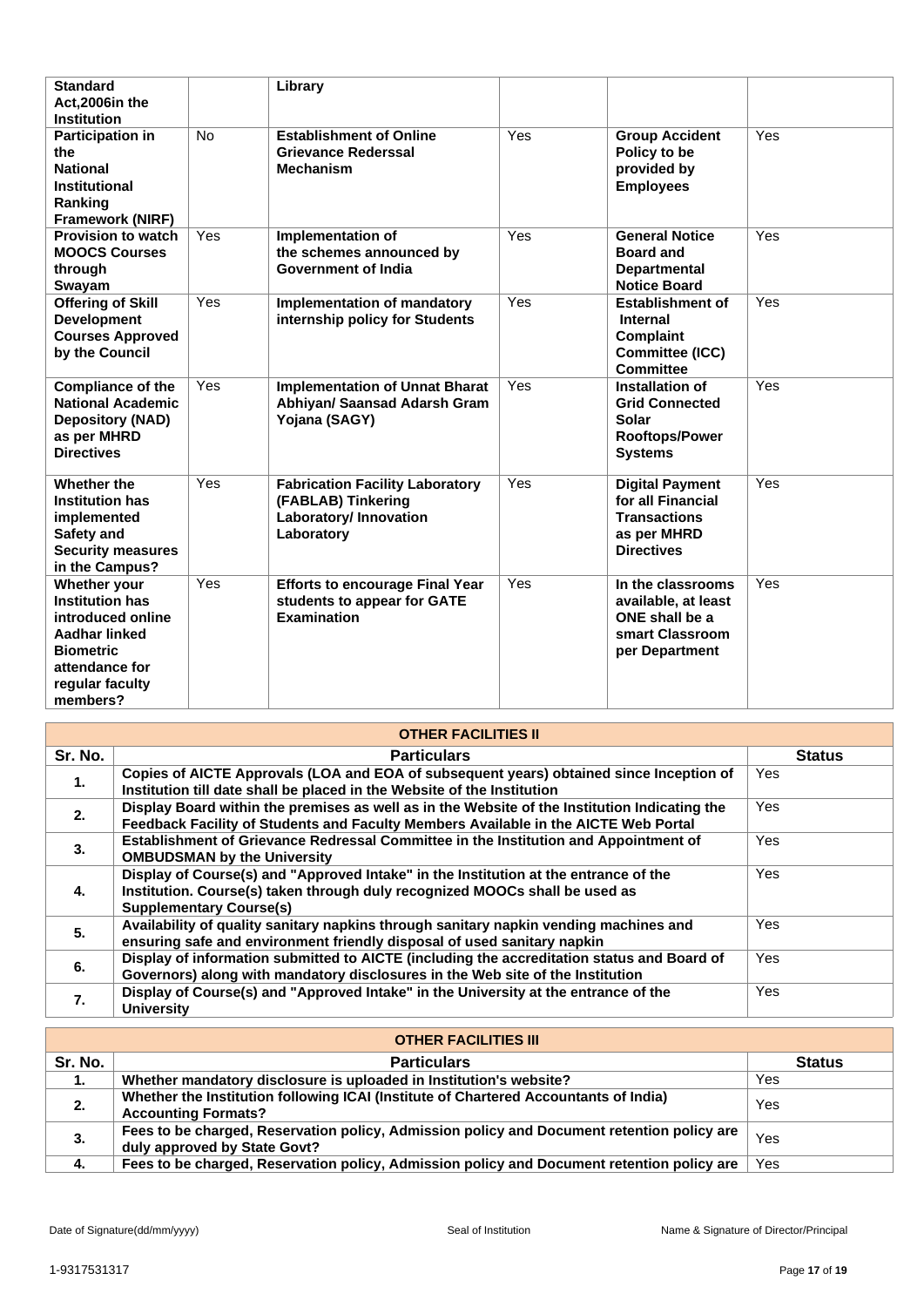|                 | duly approved by Affiliating University?                                                                                         |                       |
|-----------------|----------------------------------------------------------------------------------------------------------------------------------|-----------------------|
| 5.              | Fees to be charged, Reservation policy, Admission policy and Document retention policy are<br>uploaded in Institution's Website? | Yes                   |
| 6.              | Courses/Approved Intake displayed at the entrance of the Institution?                                                            | Yes                   |
| 7.              | Is the Cafeteria shared among other institution?                                                                                 | Yes                   |
| 8.              | Is Library and Reading Room shared among other institution?                                                                      | <b>Yes</b>            |
| 9.              | Is the Computer Centre shared among other institution?                                                                           | Yes                   |
| 10 <sub>1</sub> | Whether Institution is operating from Permanent Site/Temporary Site?                                                             | <b>Permanent Site</b> |
| 11.             | Whether you are registered on NAD?                                                                                               | Yes                   |
|                 | Whether all the students documents are uploaded or not?                                                                          | Yes                   |
|                 | Whether your University is having approval for EWS Quota from your State?                                                        | Yes                   |

# **BANK DETAILS, INCOME & EXPENDITURE**

| <b>BANK DETAILS</b>                     |                        |                   |         |  |
|-----------------------------------------|------------------------|-------------------|---------|--|
| <b>Bank Name:</b>                       | <b>CITY UNION BANK</b> | <b>Bank IFSC:</b> | 0000007 |  |
| <b>Bank Account:</b>                    | 167479                 |                   |         |  |
| Do You wish to change Bank Name?:<br>No |                        |                   |         |  |

| <b>INCOME &amp; EXPENDITURE DETAILS</b> |         |                                         |             |  |
|-----------------------------------------|---------|-----------------------------------------|-------------|--|
| <b>INCOME</b>                           |         |                                         |             |  |
| <b>Income from Central Govt:</b>        | 0       | <b>Income from State</b><br>Government: | $\mathbf 0$ |  |
| <b>Income from Student Fees:</b>        | 1232800 | <b>Income from Donations:</b>           | 3782201     |  |
| Income from UGC:                        | 0       | Income from Other Bodies:               | 5600        |  |
| <b>Total Income:</b>                    | 5020601 |                                         |             |  |
| <b>EXPENDITURE</b>                      |         |                                         |             |  |
| <b>Salary Teaching Staff:</b>           | 3788280 | <b>Salary Non-Teaching Staff:</b>       | 851688      |  |
| Library:                                | 12000   | Equipment:                              | 0           |  |
| <b>Building Maintenance:</b>            | 186656  | <b>Other Expenditure:</b>               | 181977      |  |
| <b>Total Expenditure:</b>               | 5020601 |                                         |             |  |